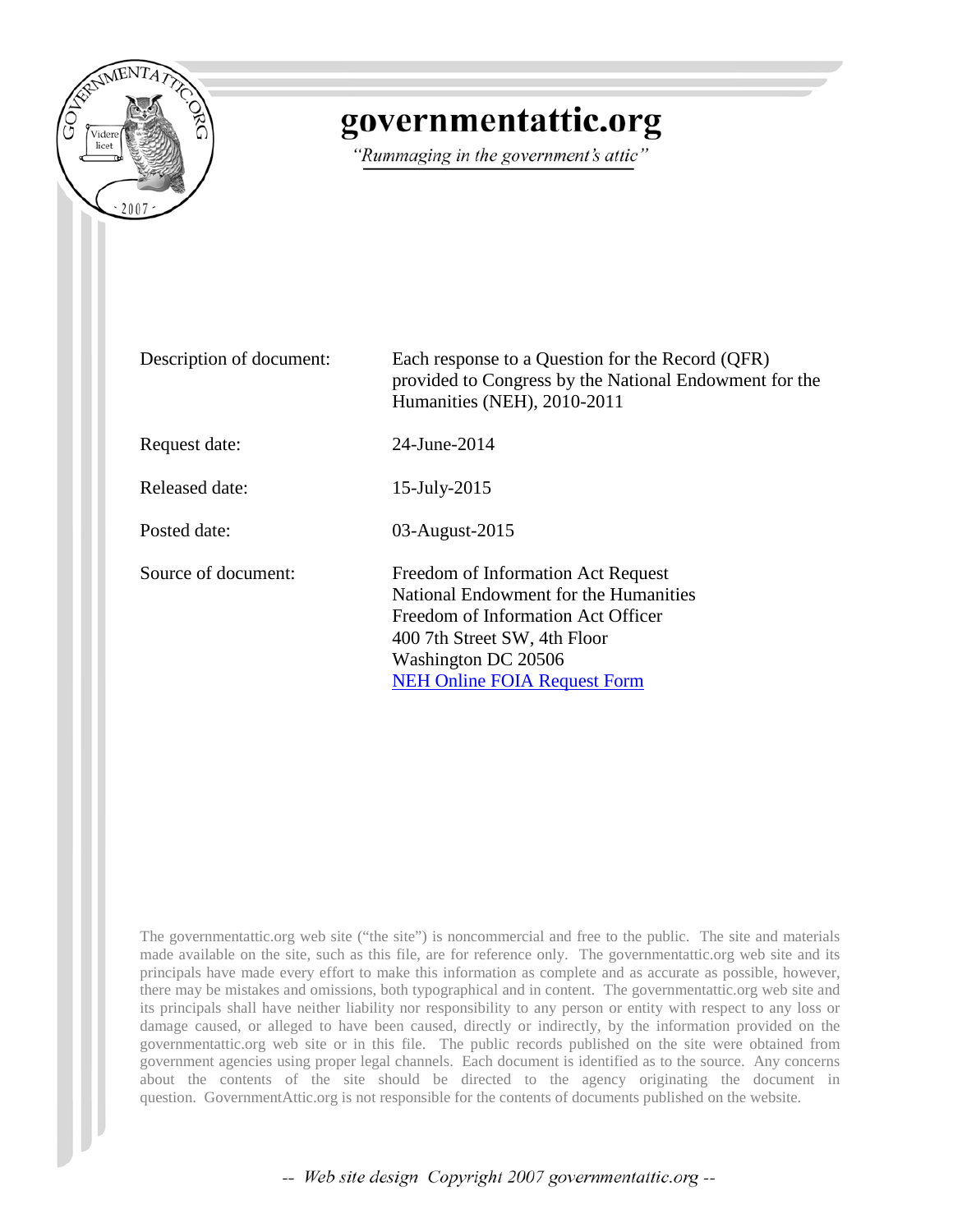

OFFICE OF **THE CHAIRMAN** 

**JUL 15 <sup>2014</sup>**

### **VIA ELECTRONIC MAIL**

#### **Re: Freedom of Information Act Request 14-40**

*As* the National Endowment for the Humanities (NEH) official responsible for inquiries under the Freedom of Information Act (FOIA), I am responding to your FOIA request received in this office on June 24, 2014. You have requested "a copy of each response to a Question for the Record (QFR) provided to Congress by the NEH" from January 2009 to the present. The information you have requested as maintained in our records is attached.

If you wish to appeal this determination, please write to the Acting Chairman, National Endowment for the Humanities, 400  $7<sup>th</sup>$  Street SW, Room 2046, Washington, DC 20506. Your appeal must be in writing and received by NEH within thirty (30) days of the date of this letter (weekend and Federal holidays excluded). Your appeal rights are set out in the Code of Federal Regulations, at 45 C.F.R. § 1171.10. There is no fee for providing this information.

Sincerely,

 $M$ c/ch Kichol

Malcolm Richardson Acting Chief FOIA Officer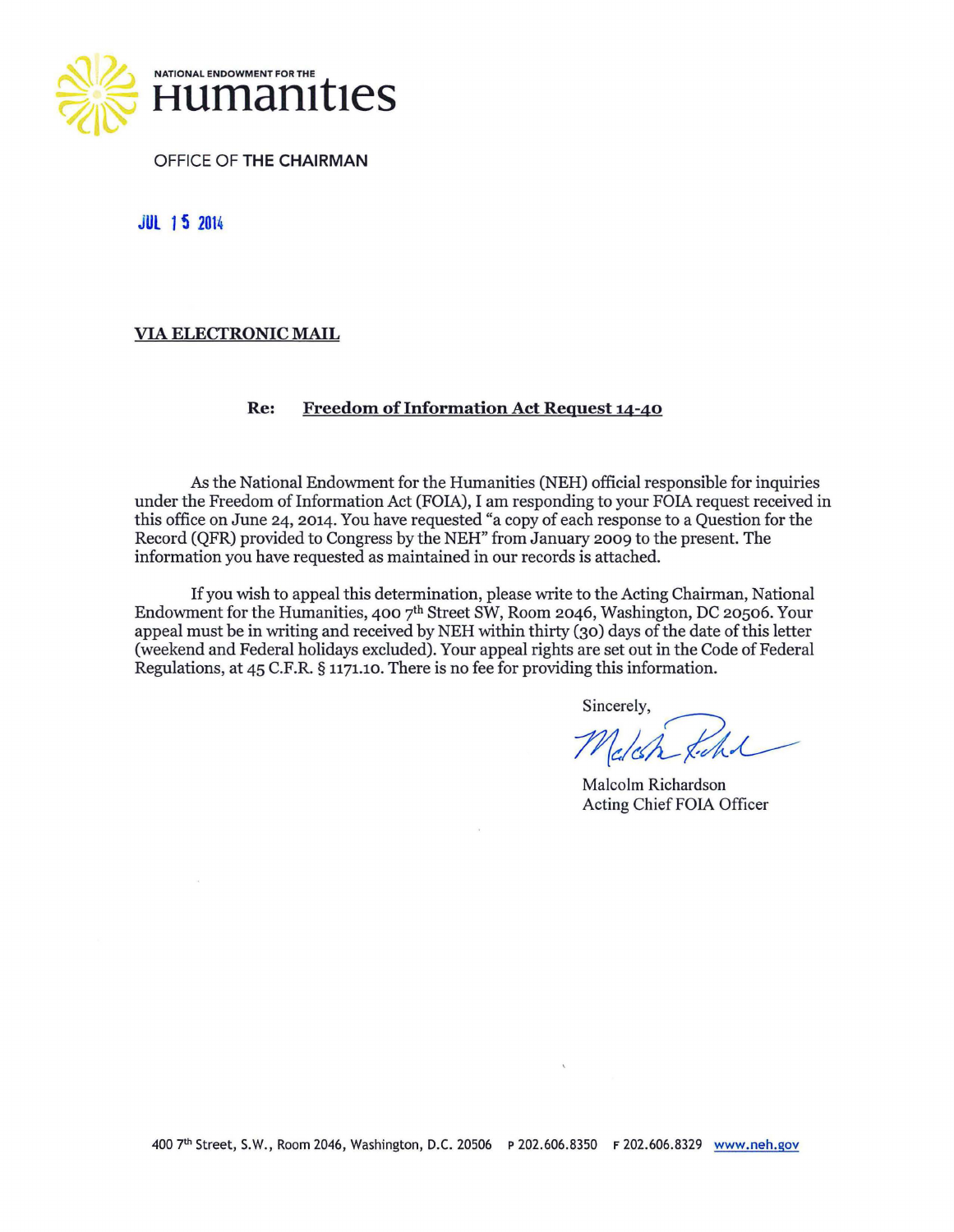House Committee on Appropriations Subcommittee on Interior, Environment and Related Agencies Questions for the Record National Endowment for the Humanities Hearing Date: March 17, 2010

# **Questions for the Record from the Chairman**

### **Bridging Cultures**

**MoranQ1.** You have a \$2.5 million request for a new initiative: "Bridging Cultures." What do you hope to accomplish with this initiative?

**Answer:** *Bridging Cultures* is designed to use the Endowment's good offices to draw attention to the need for Americans to learn more about both their own rich heritage and the history and culture of other nations and regions of the world.

Numerous reports indicate that many Americans lack even cursory knowledge of other nations, not to mention their own history. According to surveys, fewer than 18 percent of Americans are able to locate Iraq and Afghanistan on a map, even as we are engaged in major wars there. When asked to name the president of Russia, only 36 percent could give the right answer, and when asked to name those who were not Shiites but adhere to the other major branch of Islam, just 32 percent volunteered Sunnis. According to a recent National Academy of Sciences report, less than 10 percent of all college students were enrolled in foreign language classes in 2002. The report also found that "students in the United States tend to understand less about the beliefs, cultures, and history of other nations than their foreign counterparts." Similarly, Americans are inadequately aware of the complexity of our own heritage and the many strands that woven together make up the nation.

Such lack of knowledge has serious and ultimately dangerous ramifications: incivility and disharmony at home; misunderstandings detrimental to our national security abroad; an inability to compete effectively in the global economy; and an uninformed and limited view of the world in which we live.

The Endowment has always supported many fine projects on themes similar to those now encouraged by *Bridging Cultures*. Our new initiative, however, will bring increased focus on this area of the agency's work as well as feature new and fresh approaches to promoting and supporting excellent humanities projects that bridge cultural divides.

**MoranQ2.** Will you have any reports, or other products that will summarize what you accomplish as a result of this initiative?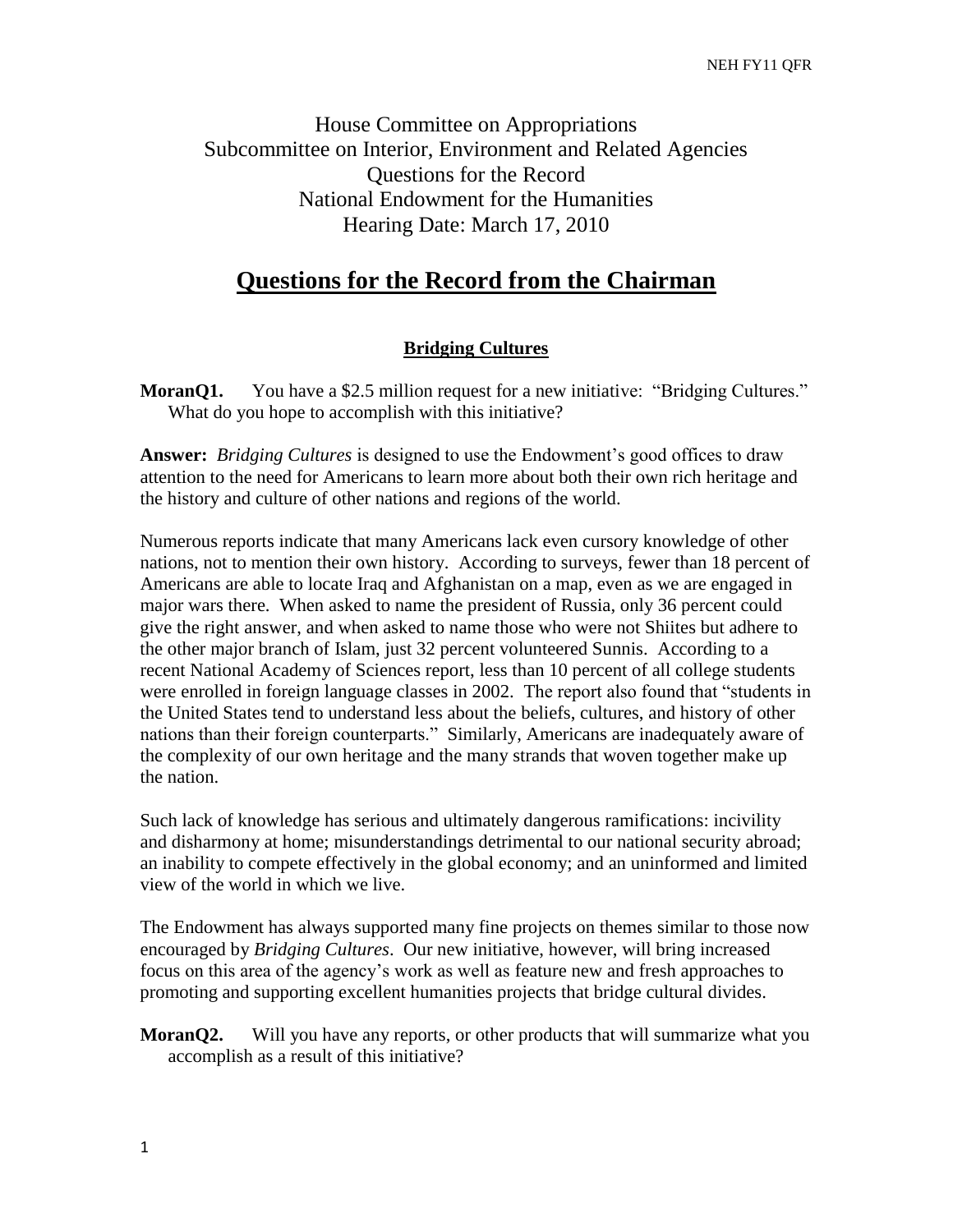**Answer:** Yes, grantees that receive support under the *Bridging Cultures* rubric will be required to submit reports and other grant products that describe the results and outcomes of their projects. The Endowment also plans to make the results of supported projects widely available through our website so that the projects may be replicated by other groups and organizations.

**MoranO3.** Are you developing evaluation criteria to evaluate the success of this initiative or other programs? If yes, can you provide examples of the criteria?

**Answer:** The initiative is still in the planning stages so no specific evaluation criteria have yet been developed. However, we do plan to employ a multi-pronged strategy to evaluate programs and projects funded under the *Bridging Cultures* umbrella:

- $\triangleright$  We will build into each new grant competition's application instructions a series of reporting requirements that will require grantees to submit specific outcome data at the conclusion of their project.
- $\triangleright$  Individually and collectively, these outcome data will help the Endowment measure the success of individual projects, as well as grant categories as a whole.
- $\triangleright$  In selected cases we may also provide a small measure of additional funding to grantees to enable them to test the efficacy of their projects. These data will be fed back to NEH, augmenting the outcome data grantees will be separately reporting.

### **Civility Tour**

**MoranO4.** Please explain what activities will be undertaken as part of the NEH "Civility Tour" and what you hope to accomplish with this initiative.

**Answer:** The Civility Tour uses the Endowment's "bully pulpit," as it were, to call attention to an important national issue. As NEH Chairman Jim Leach explains in his speeches, and as the agency stated in its FY 2011 Congressional budget request:

The concept of civility implies politeness, but civil discourse is about more than good etiquette. At its core, civility requires respectful engagement a willingness to consider other views and place them in the context of history and life experiences. This is clearly a humanistic concern.

The breakdown of civility in our national life is very much the concern of the National Endowment for the Humanities. Moreover, the agency's authorizing legislation encourages the Endowment to, among other things, promote "understanding of the nation's rich cultural heritage," foster "a mutual respect for the diverse beliefs and values of all persons and groups," and "relate the humanities to the current conditions of national life." The exchange of ideas and the consideration of other viewpoints are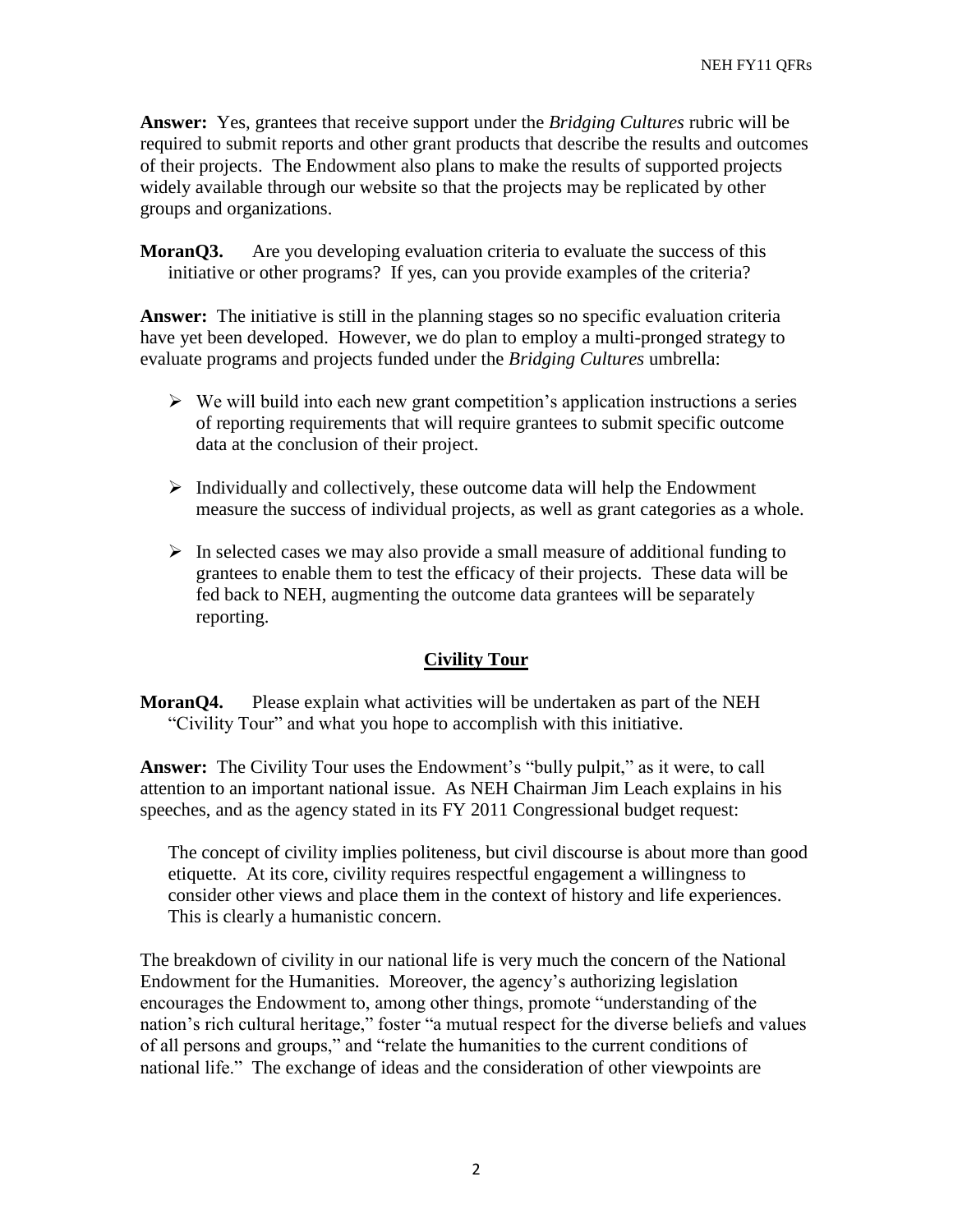central to the humanities. As the Oxford English Dictionary reminds us, one of the original definitions of "civility" is "training in the humanities."

Thus far, the Chairman has visited more than a dozen states, where he has spoken at venues ranging from university and museum lecture halls to hospitals for veterans. He has also been interviewed and appeared on local television and radio stations. The response has been overwhelmingly positive, which suggests that there is a hunger in America for thoughtful dialogue and balanced debate on the issues of the day.

**MoranQ5.** Are you working in conjunction with the state humanities councils as you arrange for and conduct each state visit?

**Answer:** We are working closely with the state councils in each state we visit. In many cases, the councils have helped to identify speaking venues and meetings with local civic leaders. The state humanities councils across the nation have much experience in making it possible for citizens to come together to address issues related to the economy, health care, demographics, energy, and our schools, through discussions informed by history and literature. Such in-depth explorations of critical and potentially divisive issues serve purposes beyond creating more thoughtful and better-informed citizens. They also increase citizen engagement in public life and bring citizens together to work toward common goals in shaping the future of their community and nation. The councils also sponsor local projects, lectures, and symposia that relate to the idea of civility. In a sense, the Endowment's initiative builds on these local and state projects and makes a national case for the need for civility in our public discourse.

#### **Digital Humanities**

**MoranO6.** To what extent have you been working with other agencies, both domestic and foreign, to foster the growth of the digital humanities?

**Answer:** NEH launched a special, focused Digital Humanities effort in 2006 that was designed to foster the use of digital technology in research, education, preservation and access, and public programming in the humanities. Since 2006, the agency has created a number of innovative, cross-cutting grant programs and provided more than \$7.5 million to 144 projects that are helping to promote the use of digital technology in the humanities. Many of the innovative digital humanities programs NEH has put in place represent partnerships with other domestic and international funding agencies: U.S. partners include the National Science Foundation, the Institute of Museum and Library Services, and the Department of Energy; international partners include the Social Sciences and Humanities Research Council of Canada, the Joint Information Systems Committee of the United Kingdom, the National Research Council of Italy, and the German Research Foundation.

**MoranQ7.** How is the Endowment's partnership with the Library of Congress to digitize historic U.S. newspapers going and what are the program's accomplishments to date?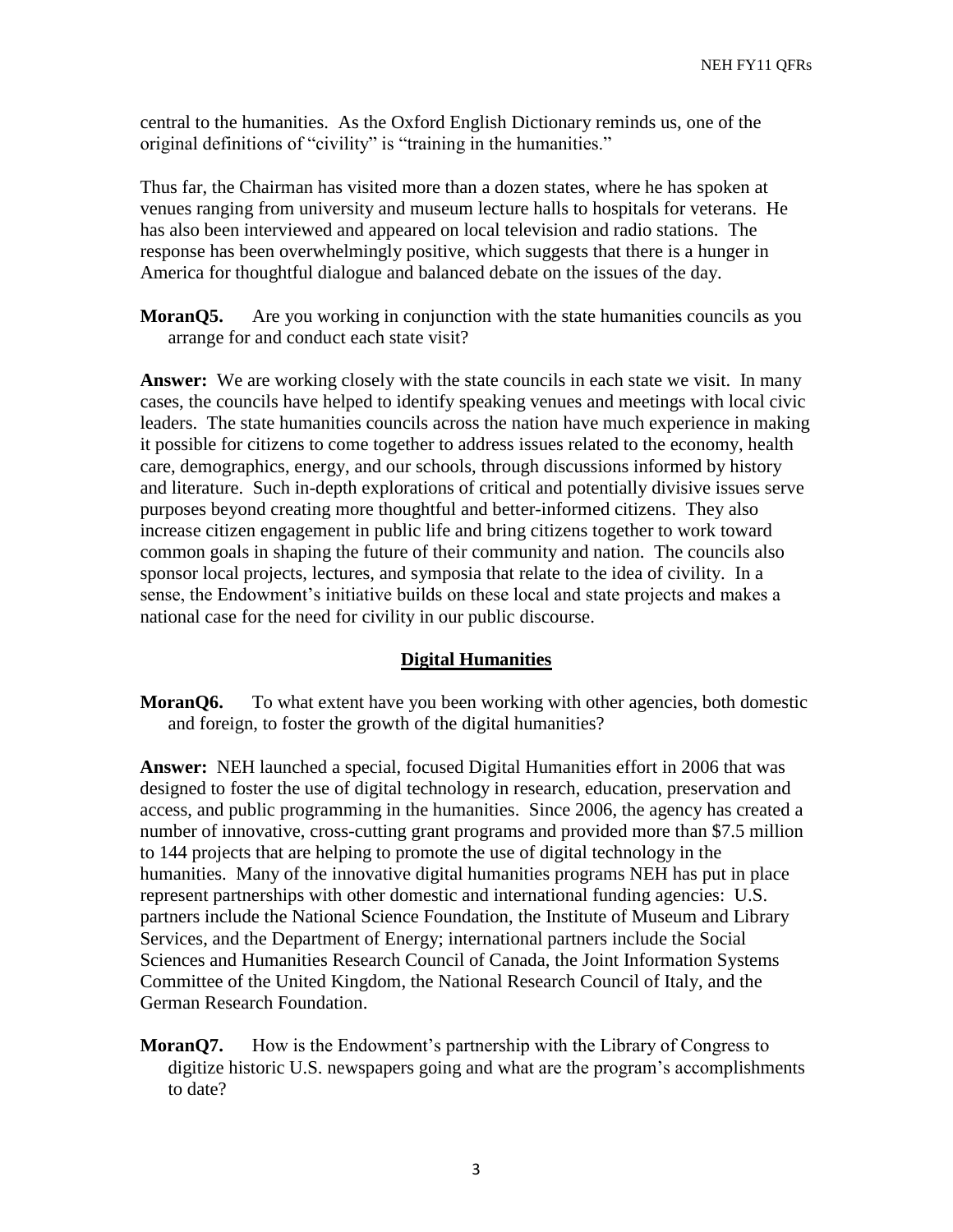**Answer:** With the advent of digital technology, there is now a means of providing full text searching of newspaper content. In pursuit of this objective, NEH and the Library of Congress signed a long-term memorandum of understanding in 2004 establishing a partnership to create the National Digital Newspaper Program (NDNP). Under the terms of this partnership, over a period of approximately 20 years, the Endowment will provide grants to an institution or organization in each state and territory to digitize titles published between 1836 and 1922 and to prepare fully searchable files that the Library of Congress would permanently maintain on the World Wide Web.

To date, the Endowment's National Digital Newspaper Program, which made its first grants in FY 2005, has reached critical mass in the number of pages posted and the number of visitors to the "Chronicling America." More than 1.73 million pages are now online. The program has been very successful in making this rich source of primary materials—the first rough draft of history—more widely available to scholars, teachers, students, and others.

**MoranQ8.** How many pages have been digitized and posted on the Library of Congress's website?

**Answer:** To date, more than 1.73 million pages have been digitized and posted on the "Chronicling America" website.

**MoranQ9.** What are the program's goals, and what can the Library of Congress and the National Endowment for the Humanities expect to achieve?

**Answer:** Assuming adequate funding, over the next fifteen years, we expect to have all 50 states fully participating in the program and to have over 20 millions of pages posted on the "Chronicling America" website.

**MoranQ10.** How many state digitization projects are NEH currently supporting?

**Answer:** The NDNP is a complex undertaking that will be implemented in successive phases. To date, the NEH has provided support for twenty-two state projects, which have created so far a collection of digitized newspapers published between 1880 and 1910. The selected pages, along with title essays and a directory of papers published in the United States from 1690 to the present, are now publicly accessible online through the Library of Congress's "Chronicling America" resource, which the American Library Association recently identified as one of the "Best Free Reference Web Sites of 2009."

**MoranQ11.** Please give the Subcommittee some examples of work being done at the State level, which may not have been accomplished without NEH support.

**Answer:** In addition to providing funds to digitize thousands of pages of historic newspapers in individual states, the National Digital Newspaper Program (NDNP) also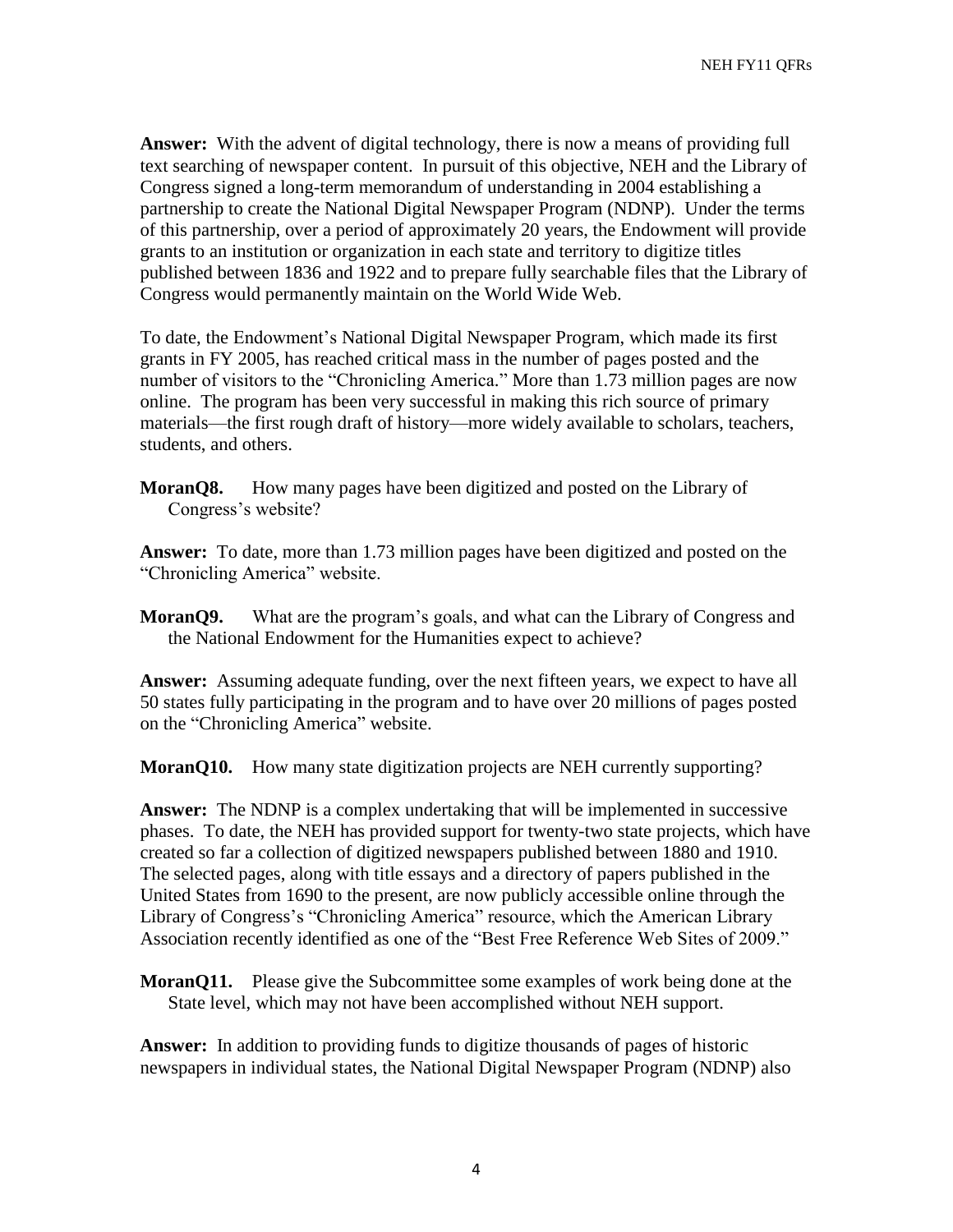has enabled state grantees to extend the reach of their activities in support of the humanities. For example:

- Through their close collaboration with the Library of Congress in the NDNP, state partners have learned to use the most professional digital standards and best practices, which are skills that can be transferred to projects they conduct in their own states and which will help to ensure the preservation of their digitized collections.
- The NDNP encourages collaboration among educational and cultural institutions within a state. By participating in the program, state partners are building their capacity to collaborate with other state institutions and organizations. Several state projects, for example, have involved the state library, state archives, state historical society, and a major state university. In addition, partners are strengthening the technical expertise of their staff and enhancing their digital infrastructure, which is essential for large-scale digitization projects.
- With NDNP funding, the Kentucky, California, and Texas digital newspapers projects have been developing software tools to track various steps of the digitization process. They will share these tools with other state partners, who will be able to use them in similar digitization projects they conduct for the benefit of their own state.
- The Minnesota Historical Society, the NDNP partner for that state, is working with the American Swedish Institute, Uppsala University, and the National Library of Sweden on a proposal to digitize Swedish-language newspapers published in North America.

#### **EDSITEment Website**

**MoranQ12.** For many years, NEH has hosted the EDSITEment website. How many websites and lesson plans are now included on the website and what are the future plans for EDSITEment?

**Answer:** NEH's EDSITEment, an innovative public-private partnership with the Verizon Foundation, was begun eleven years ago as a gateway for teachers and school librarians who were seeking excellent teaching materials on the Web in the fields of the humanities—history, literature, foreign languages, art, and culture. Its goal is to bring the "best of the humanities" on the Web into the K-12 classroom of America and the world.

EDSITEment has developed into a site that contains over 250 websites that have been vetted and approved by a Blue Ribbon panel of educators and scholars. The site houses a growing database of over 400 lesson plans and special features for teachers and over a thousand activities for students and reaches approximately 300,000 visitors a month during its high point, the school year. In conjunction with NEH's Picturing America project, EDSITEment also offers a variety of materials that feature individual great works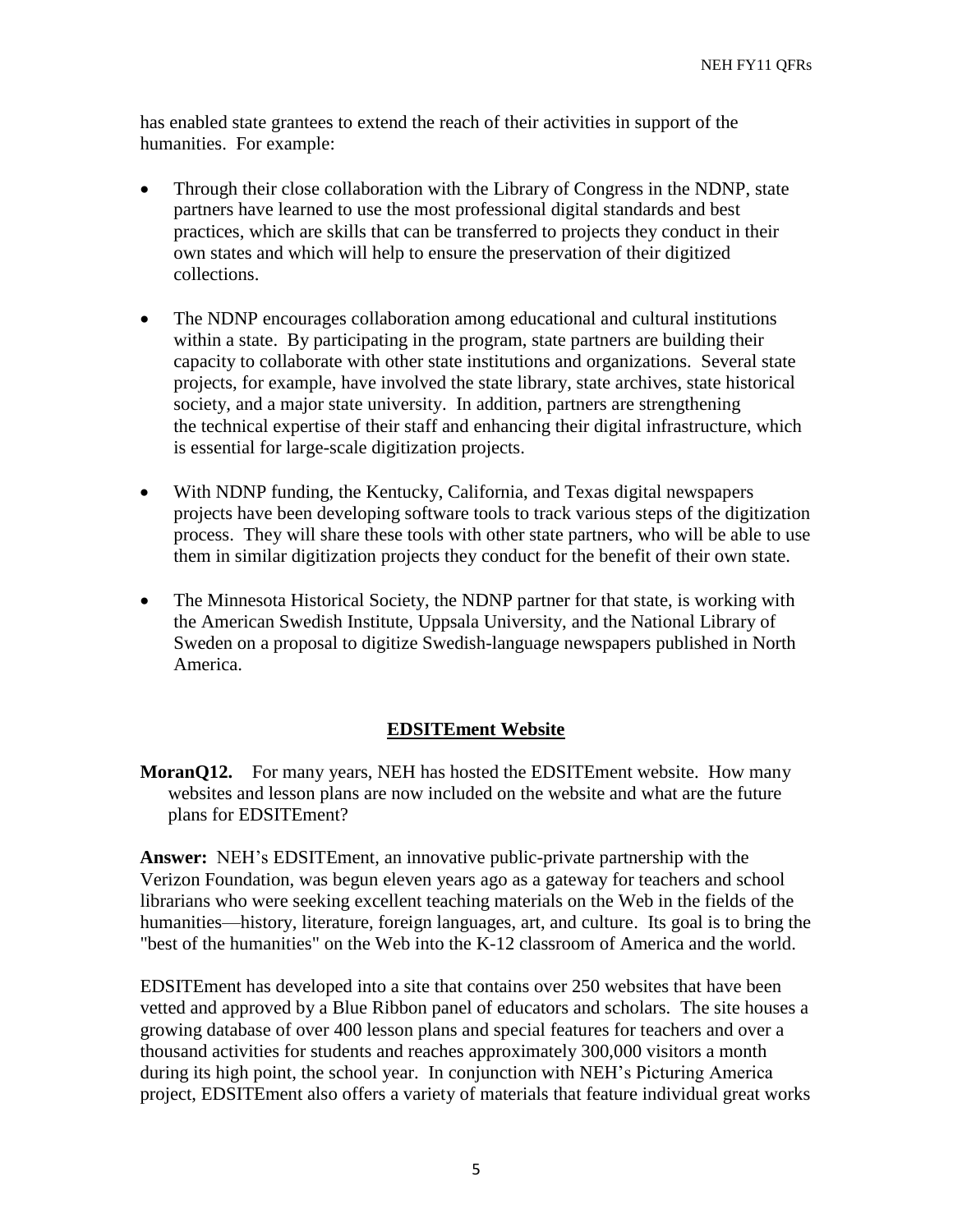of art from the project's collection in lesson plans that can be integrated into a teacher's curriculum. Most plans are also accompanied by interactive materials in which students can learn to "read" a work of art for its style as well as its content. For example, *Midnight Ride of Paul Revere*: Fact, Fiction, and Artistic License, takes the student through Grant Wood's magical painting and asks pertinent questions about myth and history.

The Endowment is now redesigning the site to meet the challenges of the fast-changing Internet environment with more interactivities, and with podcasts, v-casts, and Web 2.0 features. NEH is also working to expand and deepen the store of world history and culture lessons on the site and to develop world language lessons in an effort to help teachers and the next generation to "bridge cultures."

### **Funding Grants for Post-Secondary Education Teachers**

**MoranO13.** Recent studies indicate that individuals with a PhD in the humanities are facing a 25 percent shortfall in academic job openings. NEH has recently expanded eligibility for its summer seminars to include graduate students. What other programs does NEH have to support graduate students?

**Answer:** While NEH has not traditionally provided fellowships or other forms of direct support to graduate students, the agency does recognize the need to provide opportunities for graduate students to enhance their humanities education and scholarship. As noted in this question, the Endowment has recently revised the eligibility criteria for two of its important professional development programs—Summer Seminars and Institutes and Landmarks of American History and Culture Workshops—to create opportunities for humanities graduate students. Beginning in the summer of 2010, graduate students will be able to participate in these summer enrichment programs for humanities teachers and faculty, which will extend and deepen their knowledge and understanding of the humanities.

Other NEH programs also provide opportunities for graduate students. One of the agency's new digital humanities grant programs—Institutes for Advanced Topics in the Digital Humanities—specifically encourages the inclusion of advanced graduate students as participants in funded projects. Graduate students also often participate in and benefit from the Endowment's support for long-term collaborative research projects, such as the collected editions of the papers of U.S. Presidents and other important figures in the nation's history and culture. These projects bring faculty and graduate students together to work on advanced research in the humanities.

**MoranQ14.** What type of resources would it take to create a competitive fellowship program to support graduate students beyond the summer seminar program?

**Answer:** We have not determined what type of resources would be needed to create a competitive fellowship program to support graduate students. Establishing such a program is currently not a high priority of the agency. Nonetheless, we are sympathetic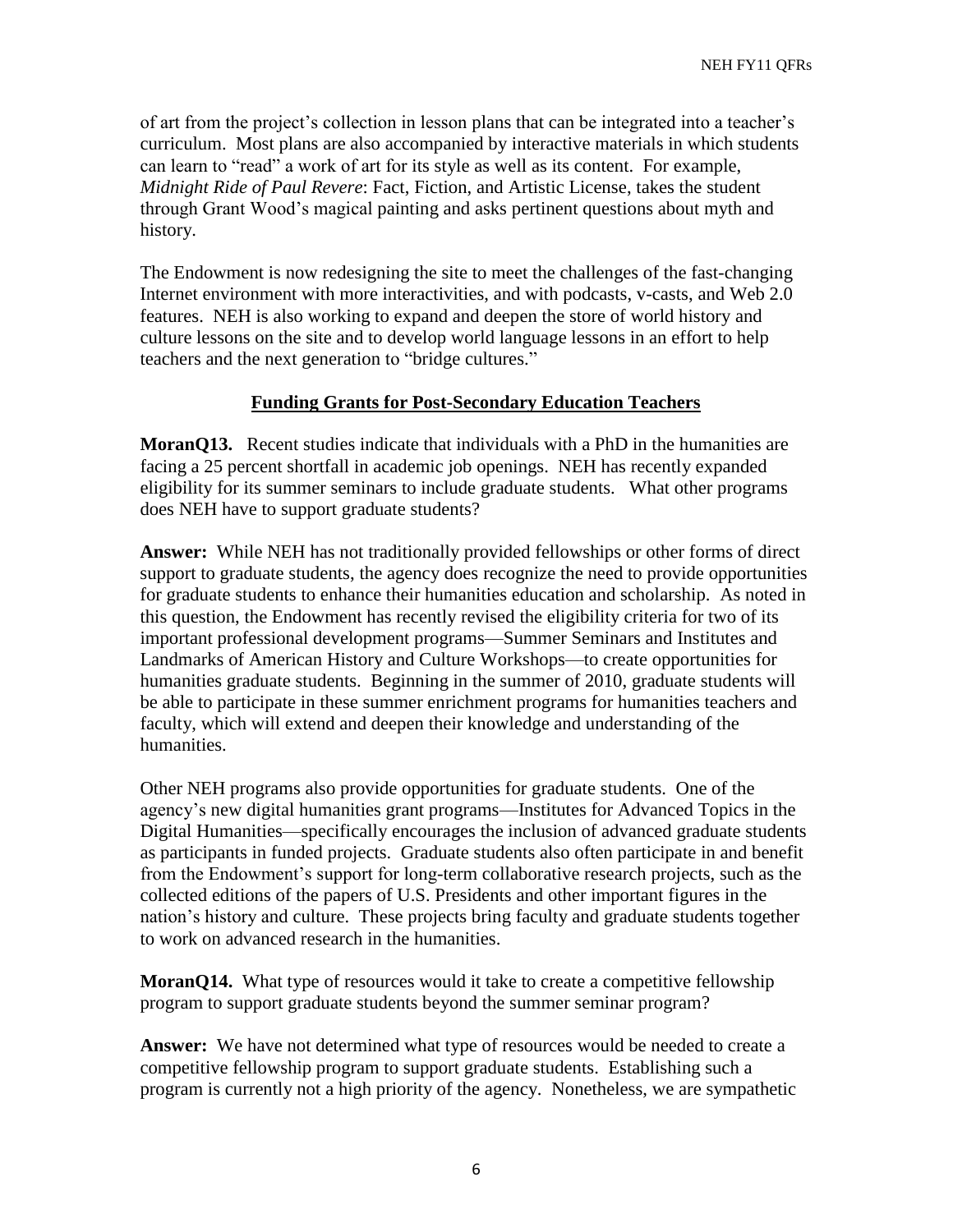to the needs of graduate students in the humanities and have taken note of a recent proposal by the Association of American Universities to foster collaborative relationships between graduate students and humanities faculty. Such collaborations can help instill in the next generation of humanities practitioners the skills and the habits of mind that lead to successful careers in multiple fields of endeavor.

As the current graduate education system continues to struggle in placing newly minted Ph.D.s, we think it would be wise to focus greater attention on the wide variety of careers that advanced training in the humanities can make possible.

### **Grants to Two-Year Colleges**:

**Moran Q15.** Can you explain what you are doing with this new initiative and why is this special program needed? How many grant proposals do you anticipate receiving this year?

**Answer:** This initiative reflects President Obama's assessment that two-year colleges are a major national educational asset that has too often been overlooked. Our goals with this initiative are:

- to encourage two-year colleges to strengthen and enhance their programs in the humanities, including the study of world cultures;
- to support model humanities programs at two-year colleges that may be replicated at other institutions; and
- to enable two-year colleges to broaden the base of financial support for the humanities and to increase their fundraising capacity overall.

The humanities can play a vital role in community college curricula. The perspectives of history, philosophy, or literature can deepen and enrich the educational experience of two-year college students. The Endowment seeks to encourage institutions to plan imaginatively for models of excellence that strengthen and enhance the role of the humanities.

A targeted initiative is needed because two-year colleges have, in the past, been reluctant to apply for NEH challenge grants. While the program has always welcomed applications from these institutions, and a small number of excellent grants have resulted, community colleges have not taken advantage of the challenge-grant funding opportunity in anything like the numbers we would expect from a cohort of approximately 1,177 institutions nationwide, institutions that enroll over half of all students in post-secondary education. Because the humanities have not traditionally been given the highest priority, community colleges have been reluctant to commit limited fundraising resources to the humanities. The limited capacity for fundraising typical of community colleges makes the NEH "challenge" to raise three nonfederal dollars for every federal dollar awarded difficult for them to meet. To encourage applications, the Endowment will reduce the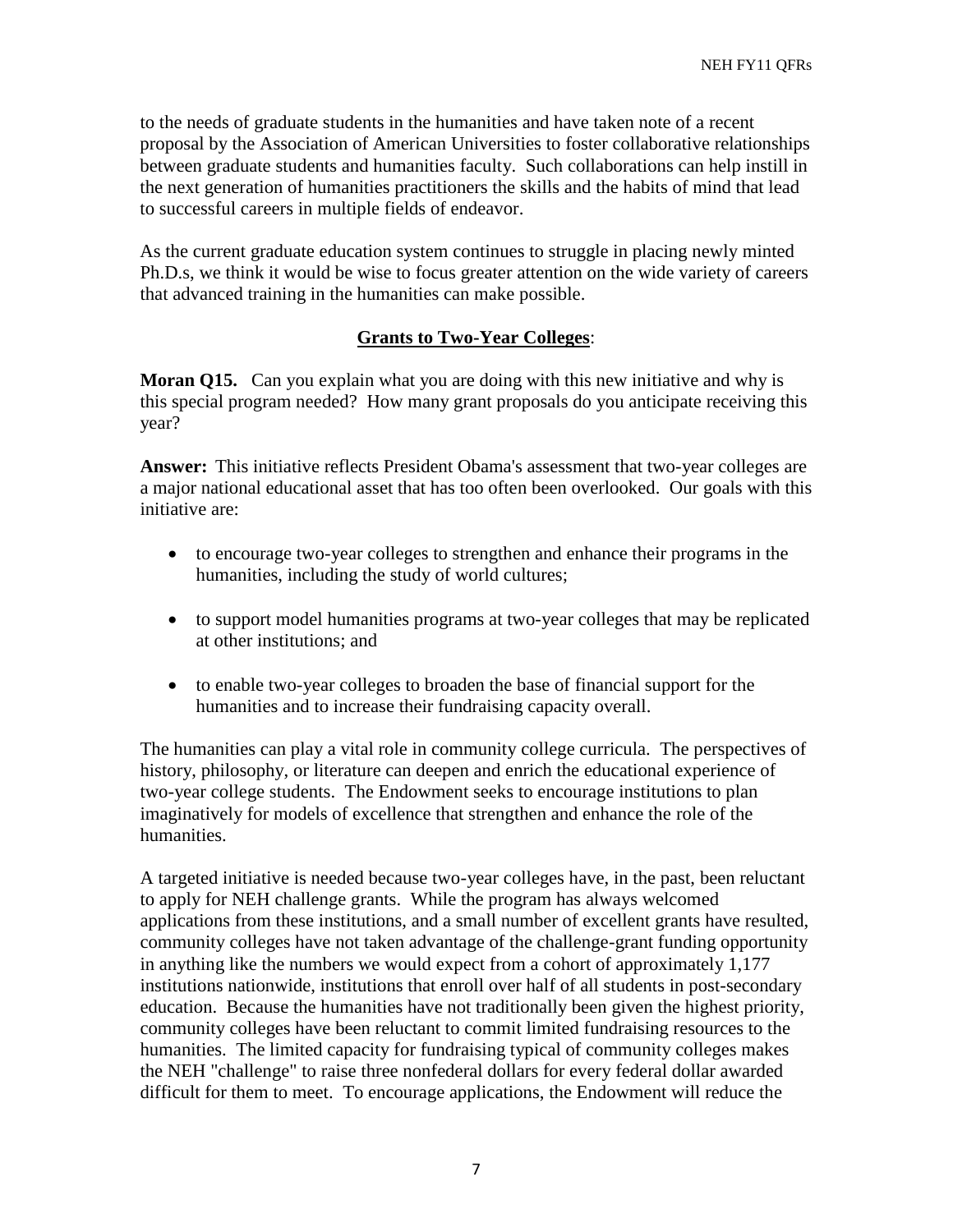matching requirement from three-to-one to two-to-one, and allow an extra year to raise the necessary nonfederal donations.

Experience with past special initiatives in the Challenge Grants program suggests that between 50 and 75 applications are likely to be submitted in each of the planned three years of this new initiative.

**Moran Q16.** Of the applications received, how many do you anticipate funding?

**Answer:** The number of awards will depend on the quality of applications and on the amounts requested, of course, but we anticipate making between 10 and 20 awards each year.

### **Grants to Historically Black, High Hispanic Enrollment and Tribal Colleges and Universities**

**MoranQ17.** In 2003, NEH established the Humanities Initiatives program to extend grant opportunities to Historically Black Colleges, tribal colleges and institutions with high Hispanic enrollments. Can you please tell us how many grants NEH has awarded and how much funding NEH has provided these institutions since this program began?

**Answer:** Since FY 2003, the Humanities Initiatives for Faculty program in the Endowment's Division of Education Programs has awarded 64 grants totaling \$2.8 million to the three Presidentially-designated categories of minority-serving institutions.

We would also note that since FY 2003 NEH has awarded \$2.2 million to 58 recipients of Faculty Research Awards for Historically Black, Hispanic-Serving, and Tribal Colleges, a program that is administered in our Division of Research Programs. Faculty Research Awards support individuals at eligible institutions who are pursuing advanced research in the humanities that contributes to scholarly knowledge or to the general public's understanding of the humanities.

**Moran Q18.** What has been accomplished with this program?

**Answer:** The Humanities Initiatives for Faculty program helps these institutions enhance the humanities content of existing programs, develop new programs, or lay the foundation for more extensive programming in the future. Humanities Initiatives grants create opportunities for faculty members to study together while improving their capacity to teach the humanities, support collaborative work among faculty members to devise ways for strengthening humanities programs, and fund visiting scholars to help improve or redefine an institution's humanities programs. Also supported are projects to help faculty develop new humanities programs or take advantage of underused humanities resources, train staff and faculty members in the use of humanities materials and technologies, or build ties among faculty at several institutions. Notable recent grant awards include: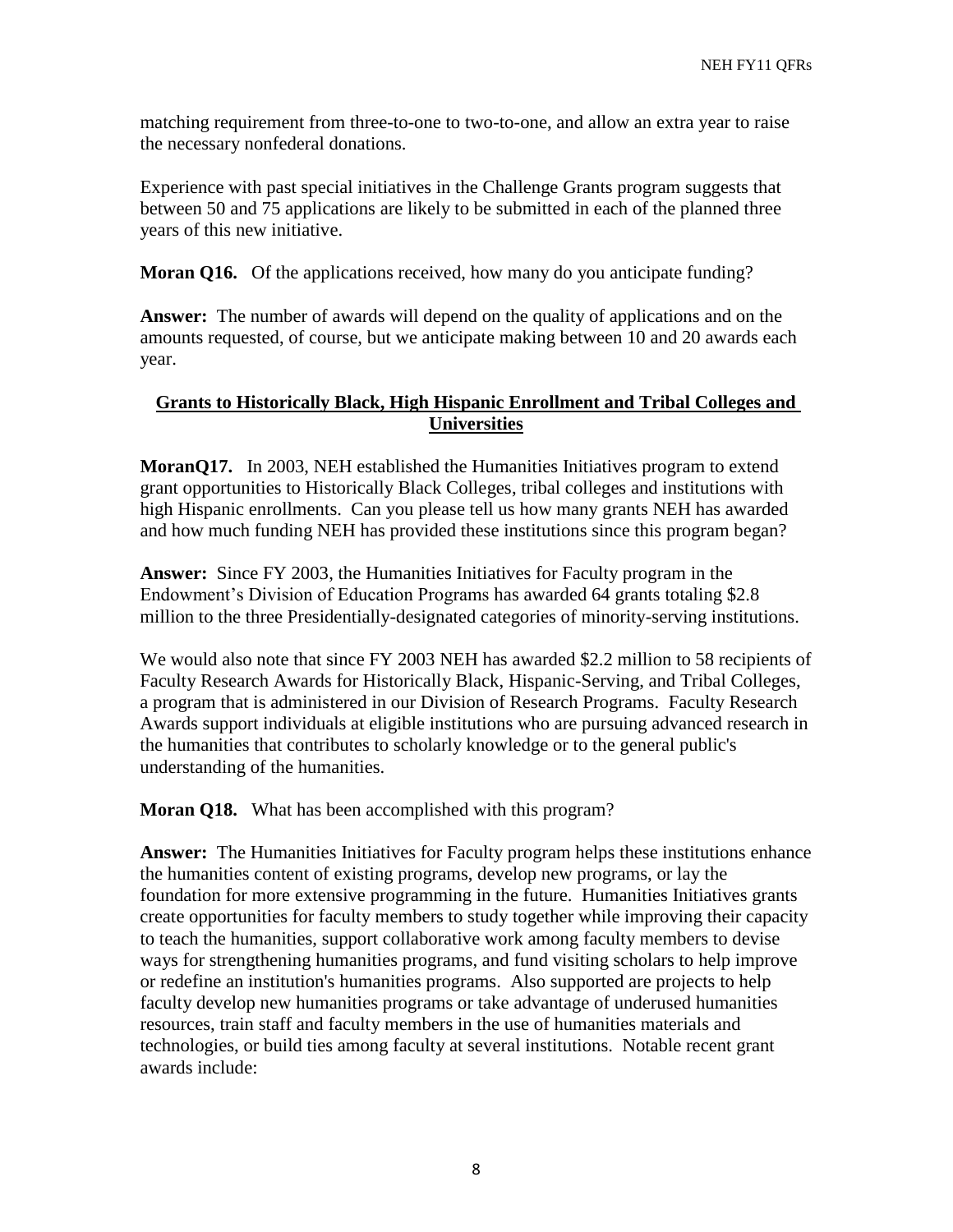- \$29,862 to Kentucky State University for a program to enhance the comparative study of classic works of Western civilization along with non-Western and African American works. Ten faculty members engaged in revising the core curriculum read selected texts under the guidance of a visiting scholar.
- \$75,000 to the University of Texas, Pan American that supported collaborative faculty workshops directed by outside scholars on the contributions of humanities disciplines to Latin American philosophy.
- \$30,000 for a year-long project and a four-day symposium to explore current scholarship in migration studies for faculty from California State University, Los Angeles and neighboring Hispanic-Serving community colleges.
- \$100,000 to Montana's Fort Peck Community College for a two-year project to enhance the institution's humanities program in Assiniboine and Sioux languages, tribal histories, and literature.
- \$75,000 to College of Menominee Nation in Wisconsin to support a collaborative project with the Newberry Library to identify archival resources and produce public exhibits and curricular materials for humanities courses.

**MoranQ19.** How many applications do you anticipate awarding this year and how many will you be able to fund?

**Answer:** During the previous fiscal year, the Humanities Initiatives program received 53 grant applications and made nine awards. We expect about the same level of applications and awards again this year.

# **Endangered Languages Partnership with NSF**

**MoranQ20.** What is the status of NEH's partnership with the National Science Foundation to document endangered languages? What are the objectives of this initiative? Has NEH entered into similar partnerships with other federal agencies in support of the humanities?

**Answer:** The Documenting Endangered Languages initiative was launched by NEH and the National Science Foundations (NSF) in 2005 and was designed to support projects that create, enhance, and deepen our knowledge of the estimated 3,000 currently spoken languages that are threatened with extinction in the near future. NEH grants are being provided for projects to record, document, and archive information relating to these languages, including the preparation of dictionaries, lexicons, and databases.

NEH has awarded 60 Documenting Endangered Languages grants to date totaling \$5,449,124, including 43 fellowships and 17 institutional awards. Together, NEH and NSF have granted \$23 million for projects to document 156 languages in 38 countries,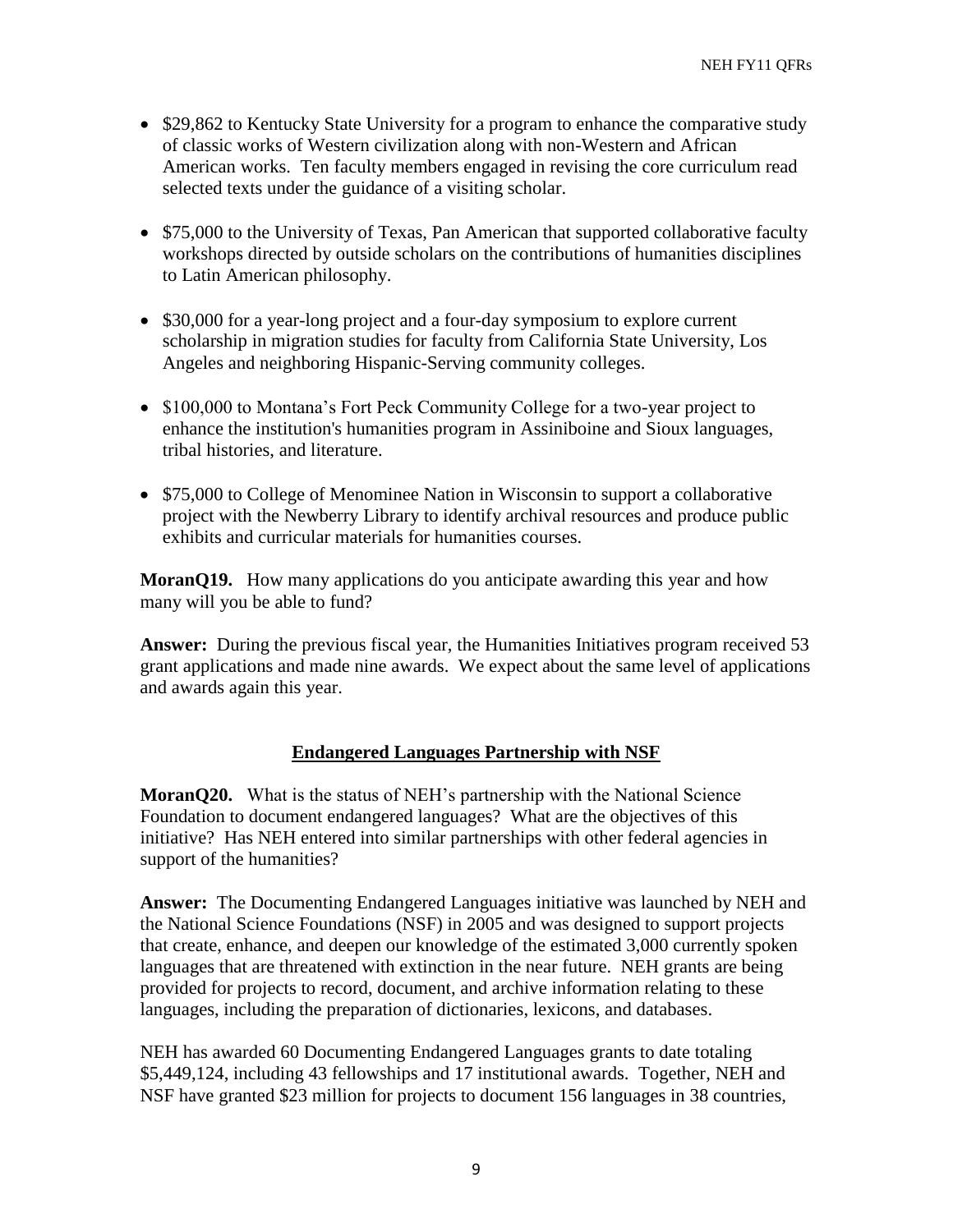including the United States. Although originally intended to last for three years, the initiative has been extended because of the high degree of interest from the field and the high quality of the projects that have received support from the two agencies.

In addition to the successful Documenting Endangered Languages partnership with NSF, the Endowment continues to explore opportunities for creative, and cost-saving, collaboration with other federal agencies and with foreign governments in support of the humanities. Recent NEH partnerships of this kind have included:

- a program of fellowships sponsored jointly by NEH and the Library of Congress;
- the National Digital Newspapers Program, a multi-year collaboration with the Library of Congress to digitize and make publicly available on the World Wide Web newspapers already preserved on microfilm through the United States Newspapers Program;
- the Advanced Research Fellowships on Japan Program jointly sponsored by NEH and the Japan-United States Friendship Commission;
- the interagency Save America's Treasures initiative administered by the National Park Service;
- a "Cultural Diplomacy" partnership of NEH and the U.S. Department of State that enables teachers from other nations to participate in "Landmarks of American History and Culture" workshops;
- an agreement with the Bureau of Education and Cultural Affairs at the State Department to make the NEH Picturing America image sets available for use by U.S. Overseas Missions and to translate the Picturing America Teachers Resource Book into four languages;
- cooperation with the German Research Foundation through two jointly funded grant programs coordinated by the Office of Digital Humanities;
- a jointly funded grant program with the Higher Education Funding Council for England acting through the Joint Information Systems Committee and coordinated by the Office of Digital Humanities; and
- a cooperative international grant competition involving NEH, the National Science Foundation, the Joint Information Systems Committee from the United Kingdom, and the Social Sciences and Humanities Research Council from Canada.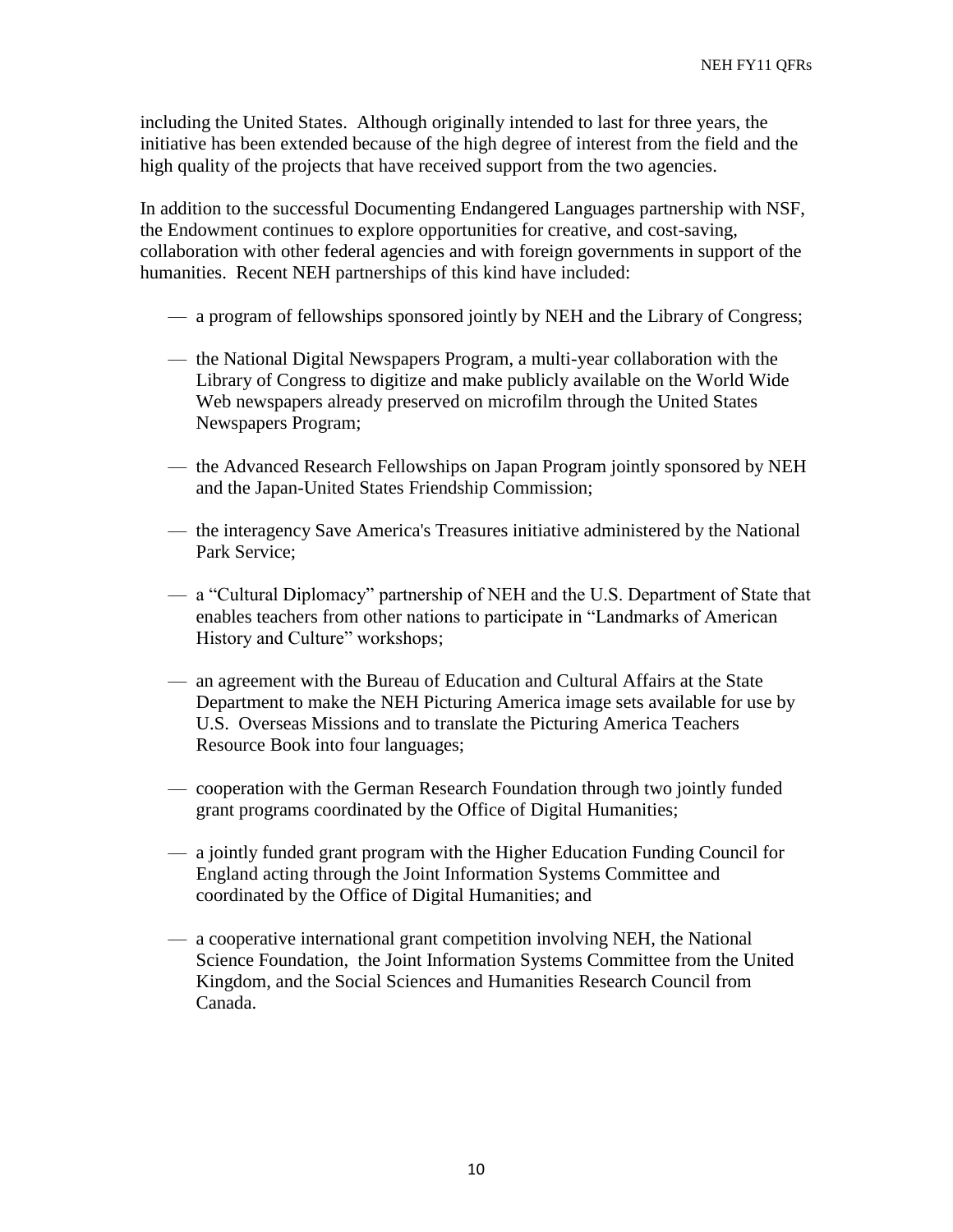# **Questions for the Record from Mr. Simpson**

### **Bridging Cultures Initiative**

Your budget request includes \$2.5 million for a new initiative called "Bridging Cultures." My understanding is that this effort is geared toward providing Americans a better understanding of their own cultural heritage as well the cultures of other countries. Your budget request explains that an underlying premise for this effort is that political discourse in the United States has become "increasingly extremist and intolerant." It also mentions that you have embarked upon a 50-state American Civility Tour to call attention to the need for civility in our public life.

**SimpsonQ1.** What are the specific goals of the "Bridging Cultures" initiative? Is it geared toward educating Americans about people of other cultures or teaching people of other cultures about American culture? How will you measure success?

**Answer:** The Endowment's initiative seeks to bridge divides—both at home and abroad—by making use of the unique role of the humanities in inspiring reflection, analysis, and conversation on common human themes. By crafting a new and visible effort to advance understanding, NEH responds to a need that is fundamental to our domestic well-being and to our national interest abroad.

NEH will also use the *Bridging Cultures* initiative to make a concerted effort to address the pressing need to deepen our insight into the varied cultures around our increasingly interdependent globe. As the Congress stated in the Endowment's founding legislation: "The world leadership which has come to the United States cannot rest solely on superior power, wealth and technology, but must be solidly founded upon worldwide respect for the Nation's high qualities as a leader in the realm of the ideas and of the spirit." The *Bridging Cultures* initiative responds to this call for leadership by articulating a new spirit of respectful engagement with others, using the humanities as building blocks for deepened cross-cultural understanding.

The success of the initiative will be determined by the significance of the grants we make and the impact they have. Our *Bridging Cultures* proposal has been embraced by the humanities community. Chairman Leach's nationwide Civility Tour has received an enthusiastic response, but his tour is a small part of *Bridging Cultures*, which is all about programs to advance understanding of various aspects of our own as well as other cultures. Another way the Endowment will be able to gauge the success of *Bridging Cultures* will be by the quality of the humanities projects that are proposed by prospective grantees. We expect to make awards to many fine projects developed by the state humanities councils, colleges and universities, libraries, and museums, as well as by scholars, teachers, and other humanities practitioners. We also plan to evaluate the special programs or grant competitions we put in place and to assess the outcomes of the grants we make.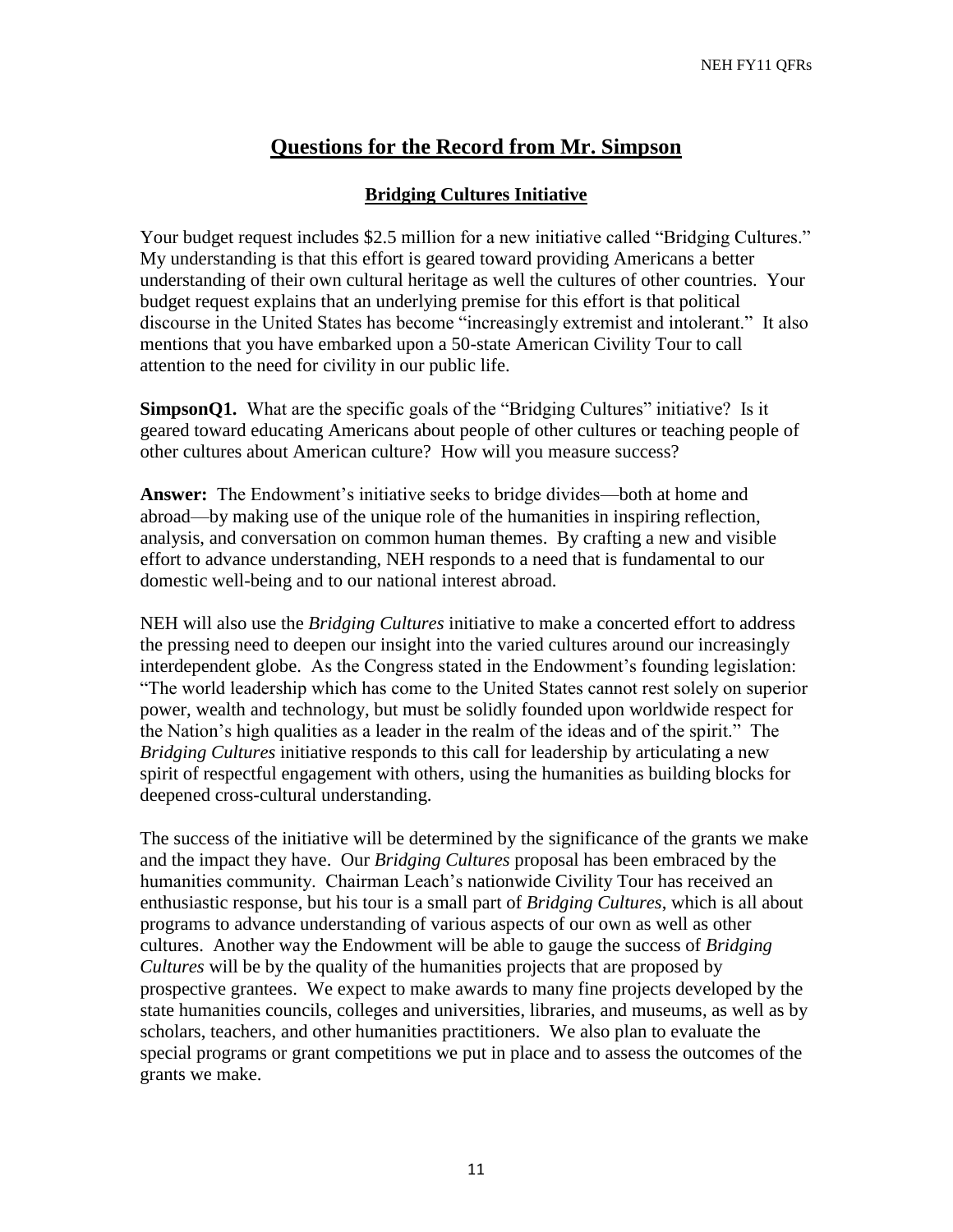## **Bridging Cultures Issues Conferences**

Your budget justification explains that as part of the "Bridging Cultures" initiative, the NEH plans to convene a series of conferences across the country involving scholars and the public to discuss issues that divide us as Americans.

**SimpsonQ2.** Is holding conferences on issues that divide us a prudent use of taxpayer dollars? How else do you plan to spend any potential funding directed toward this initiative?

**Answer:** Yes, we think conferences involving scholars and the public will be a thoughtful use of public funds. The *Bridging Cultures* initiative and the series of proposals we outlined in our FY 2011 budget justification are very much the concern of the National Endowment for the Humanities. The agency's enabling legislation encourages the Endowment to, among other things, promote "understanding of the nation's rich cultural heritage," foster "a mutual respect for the diverse beliefs and values of all persons and groups," and "relate the humanities to the current conditions of national life."

To this end, the Endowment will support a series of forums and workshops that will highlight important topics relevant to the *Bridging Cultures* initiative. The first of these forums are expected to address the topics of "Civility and Democracy" and "The Muslim World and the Humanities." We plan to engage both scholars and humanities practitioners and to identify topics and approaches that translate advanced scholarship into language conducive to productive public discussion. The forums and workshops will take place in different locations around the country and will take advantage of web-based technologies to broaden participation to online audiences and to sustain ongoing public education through the involvement of state humanities councils, educators, and other civic groups. Each forum will lead to the development of a national or regional plan for public programming focused on the forum's theme. This may include film, reading, and discussion programs in libraries; exhibitions at museums and historical sites; town hallstyle meetings; or other formats.

For many years, the state humanities councils have been sponsoring similar local projects, lectures, and conferences that relate to the ideas of the *Bridging Cultures* initiative. In a sense, the Endowment's initiative builds on these local and state projects.

The funding NEH has requested for *Bridging Cultures* for FY 2011 also would enable the agency to launch pilot projects that engage scholars, public audiences, the state councils, and educators in cultural bridging themes. In addition, projects relating to these themes will be encouraged through each of our grant programs, and the traditional work of the state humanities councils, utilizing where possible public and private sector partnerships.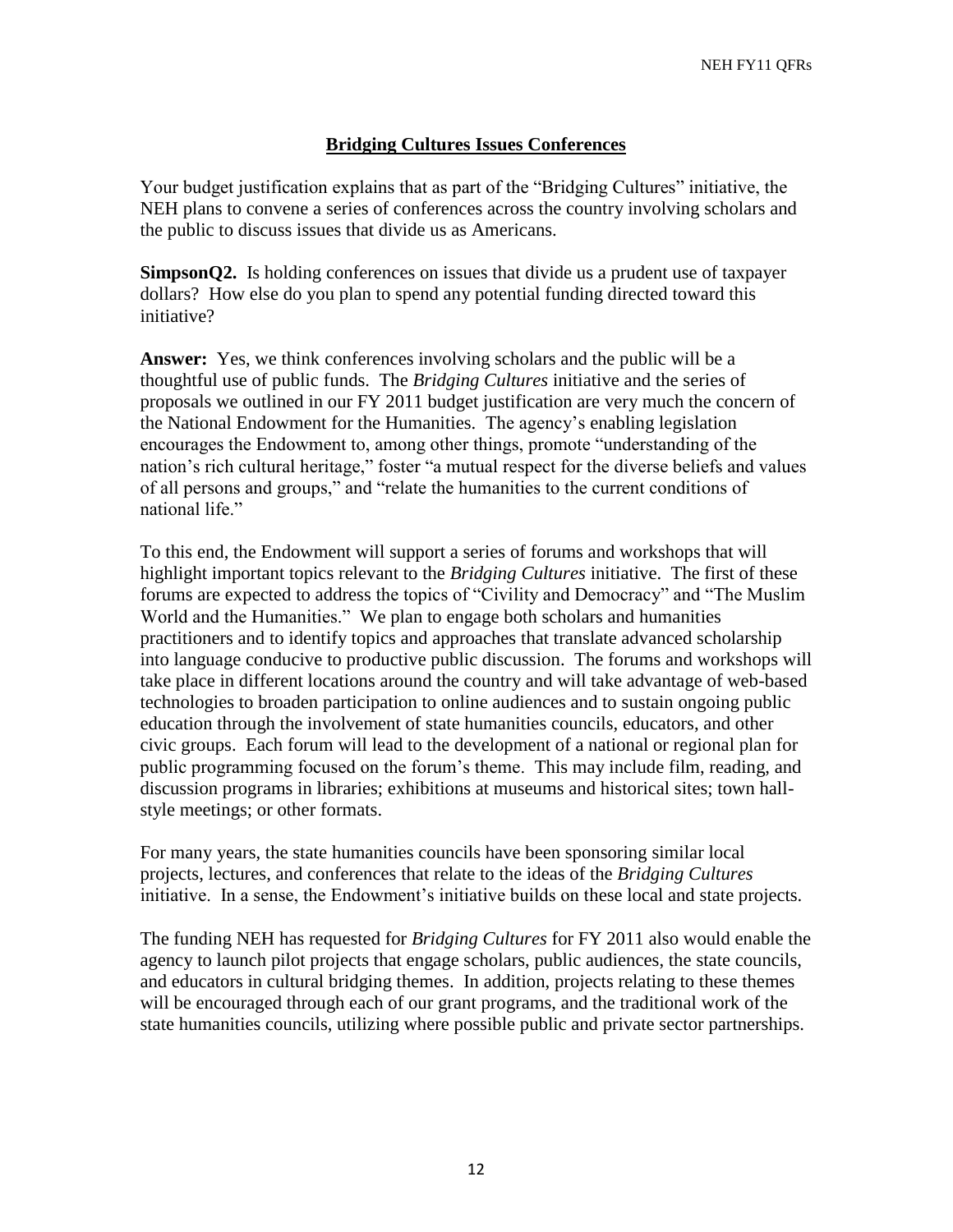# **Idaho Humanities Council (IHC)**

I am a longtime supporter of the Idaho Humanities Council (IHC), the non-profit, statebased affiliate of the NEH whose vision for more than 35 years has been "that the humanities inspire a more literate, tolerant, and intellectually inquisitive Idaho citizenry." I am particularly proud of the partnerships involving the IHC, the Idaho Commission on the Arts, the National Endowment for the Arts (NEA), and the National Endowment for the Humanities (NEH) that benefit rural Idaho the most. The IHC has a long history of supporting teachers, libraries, and community museums with a variety of educational and cultural programs throughout Idaho. Next month, for example, the IHC is bringing Elliott West, the author of award-winning books about the history of the American West, to Idaho Falls for a distinguished humanities lecture.

**SimpsonQ3**: What criteria do you use in distributing the \$38 million budget for the nonprofit state humanities councils? How do you determine funding levels for each state council?

**Answer:** NEH follows the funding formula contained in its authorizing legislation when determining the amounts of general support it provides for the 56 state humanities councils from the Federal/State Partnership appropriation the Endowment receives each year from Congress. The funding formula includes the following main elements:

- Each council begins with \$200,000
- Of the remaining appropriation for the Federation/State Partnership:
	- —44% is allocated equally among councils that serve a population over 200,000
	- —22% is allocated to all councils according to population
	- —34% is allocated at the discretion of the NEH Chairman

The legislated funding formula, while somewhat complex, is based on the principles of equal distribution of some of the appropriated funds and distribution by population. The formula also allows for some funding to be distributed at the discretion of the NEH Chairman. In the past two fiscal years, the Chairman has used this discretionary authority to award increased funding to all of the councils in the same proportion as the increase in Federal/State Partnership's overall budget line.

# **Philanthropy and the Humanities**

Much of the success of the NEH results from partnerships where federal funding is leveraged with funding from non-federal sources. Philanthropy, for instance, has had a long history of investing in our nation's arts and humanities. With continuing pressure on budgets, I suspect that we'll see an even greater emphasis on partnerships in the future.

**SimpsonQ4**. What relations and/or partnerships does the National Endowment have with philanthropy? Do you have any initiatives that could be used to encourage such publicphilanthropic partnerships in promoting the humanities?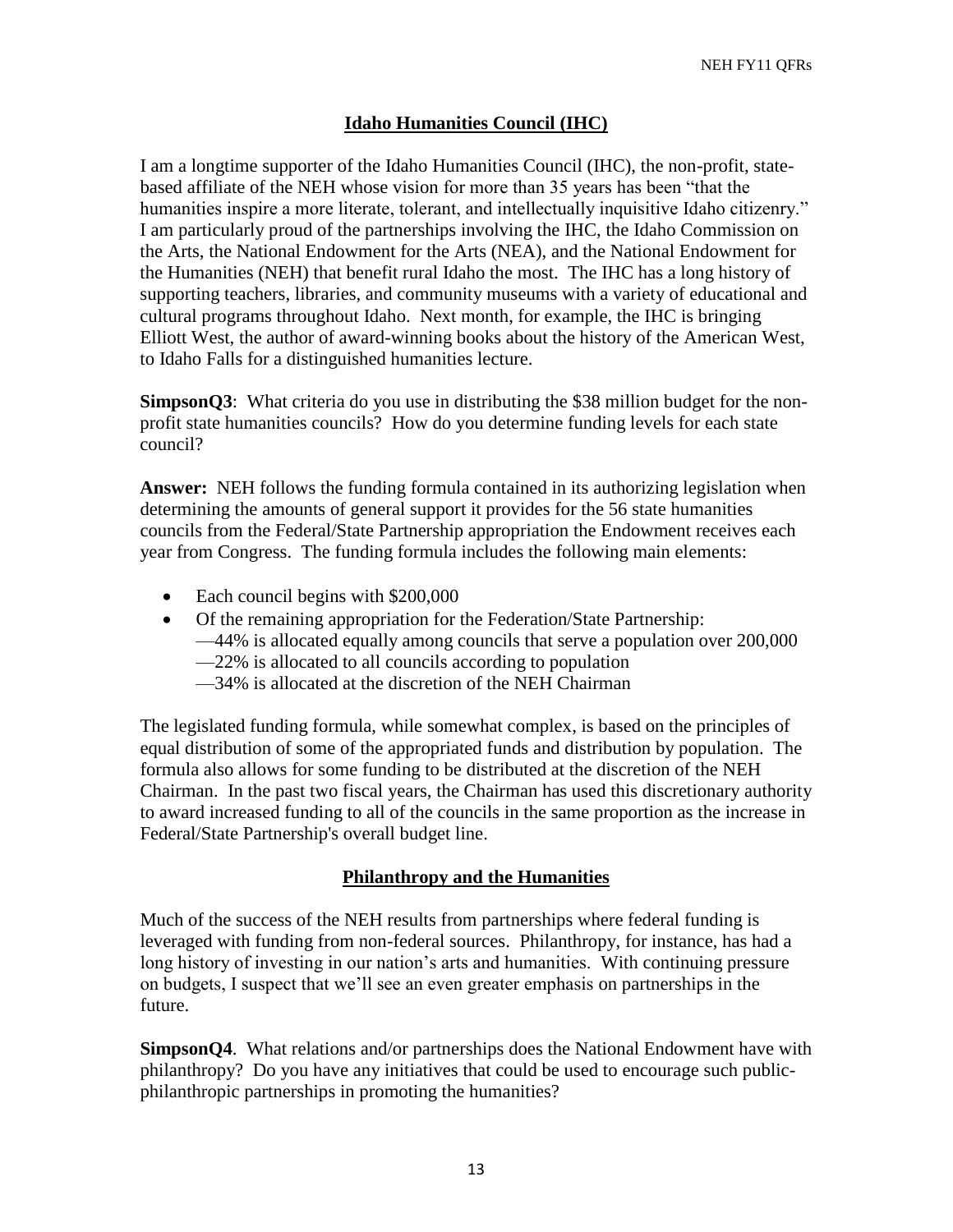**Answer:** In recent years, the Endowment has forged a number of collaborative relationships with the private sector to leverage new resources for the humanities. Some of the agency's private partners in support of the humanities have included the National Trust for the Humanities; the Carnegie Corporation of New York; Crayola, Inc.; the History Channel/A&E Television Networks; the McCormick Tribune Foundation; Scholastic, Inc.; Mr. and Mrs. Robert H. Smith; and the Verizon Foundation. In addition, many of the state humanities councils receive modest private donations.

NEH's EDSITEment website, for example, is a nationally recognized gateway for teachers seeking rich humanities resources on the Internet. Through a partnership with the Verizon Foundation's Thinkfinity website, EDSITEment (http://edsitement.neh.gov) now contains over 250 sites selected by peer review panels for their excellent humanities content, interactive design, and usefulness in the classroom. The continually expanding EDSITEment website receives approximately 300,000 visitors per month.

Encouraging and stimulating private-sector support for the humanities is an important goal of the NEH. The agency's Treasury Matching Funds and Challenge Grants programs in particular have proven to be effective means of leveraging the contributions of the nation's businesses, foundations, and individuals on behalf of the humanities. From the establishment of the agency in 1965 through fiscal year 2009, the Endowment's matching grants for humanities projects and institutions have stimulated more than \$2.08 billion in third-party donations: \$1.66 billion in general institutional support leveraged by NEH Challenge Grants and \$415 million in non-federal contributions in support of specific humanities projects.

### **NEH Challenge Grants Program**

The Challenge Grants program is well-known for its success in encouraging private giving to the humanities. The grants require \$3 in giving for every NEH dollar awarded to a humanities institution. Your budget request indicates that next year the Challenge program will begin a special initiative geared toward encouraging two-year colleges to plan for ways to strengthen their activities and programs that support the humanities.

**SimpsonQ5**. Can you describe how this will work?

**Answer:** This initiative responds to President Obama's assessment that two-year colleges are a major national educational asset that has too often been overlooked. Our goals for the initiative are:

- to encourage two-year colleges to strengthen and enhance programs in the humanities, including the study of world cultures;
- to support model programs at two-year colleges that may be replicated at other institutions; and
- to enable two-year colleges to broaden the base of financial support for the humanities and to increase their fundraising capacity overall.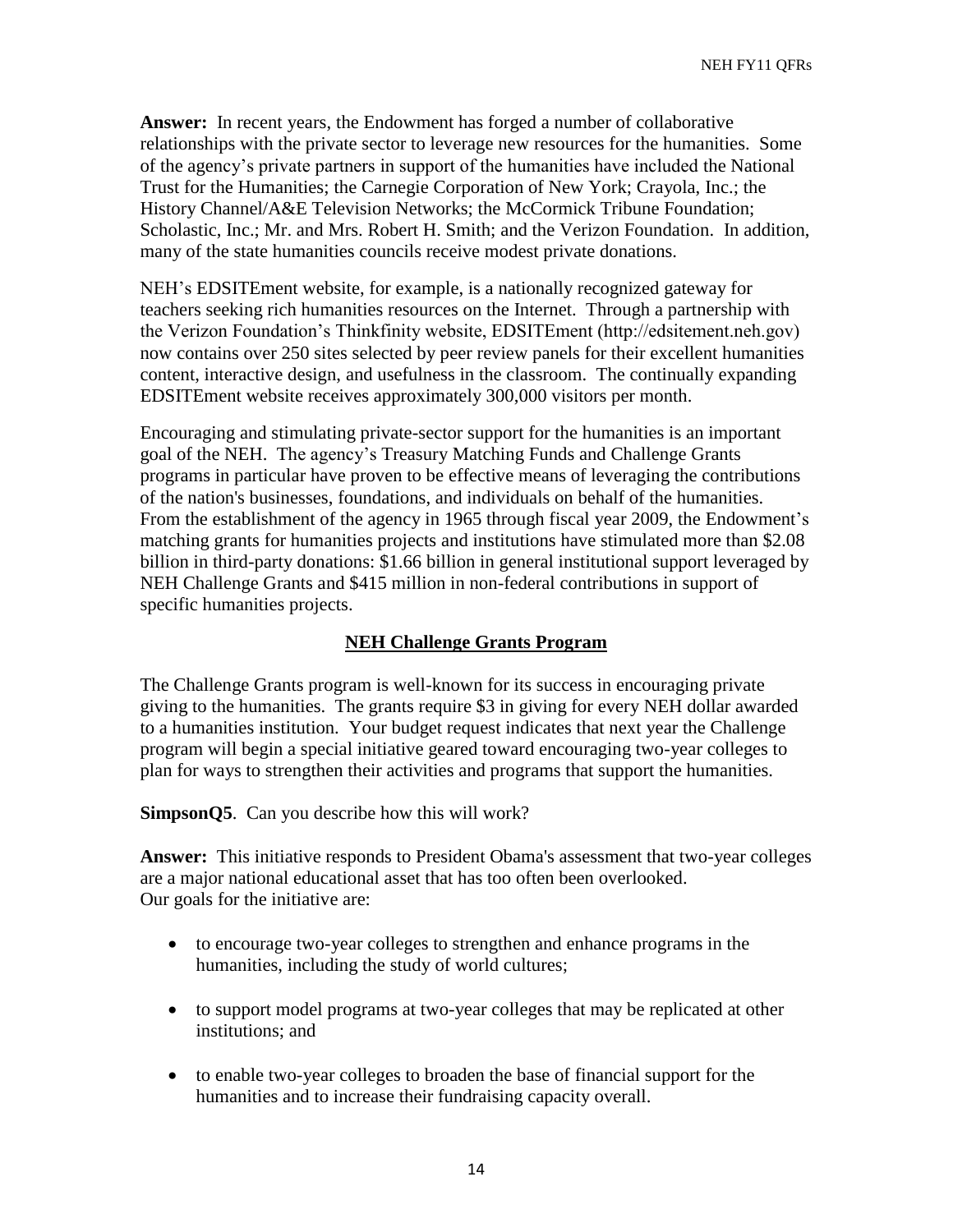NEH FY11 QFRs

The humanities can play a vital role in community college curricula. The perspectives of history, philosophy, or literature can deepen and enrich the educational experience of two-year college students. The Endowment seeks to encourage institutions to plan imaginatively for models of excellence that strengthen and enhance the role of the humanities.

A targeted initiative is needed because two-year colleges have, in the past, been reluctant to apply for NEH challenge grants. While the program has always welcomed applications from these institutions, and a small number of excellent grants have resulted, community colleges have not taken advantage of the challenge-grant funding opportunity in anything like the numbers we would expect from a cohort of approximately 1,177 institutions nationwide, institutions that enroll over half of all students in post-secondary education. Because the humanities have not traditionally been given the highest priority, community colleges have been reluctant to commit limited fundraising resources to the humanities. The limited capacity for fundraising typical of community colleges makes the NEH "challenge" to raise three nonfederal dollars for every federal dollar awarded difficult for them to meet. To encourage applications, the Endowment will reduce the matching requirement from three-to-one to two-to-one, and allow an extra year to raise the necessary nonfederal donations.

**SimpsonQ6**. How much of the Challenge Grant program budget do you anticipate devoting to the two-year colleges initiative?

**Answer:** The amount of funds needed for this initiative will depend on the number and quality of applications received. We estimate, however, that we will devote between \$1 million and \$2 million to the initiative in each of its planned three years.

**SimpsonQ7.** How will the NEH target resources to this effort? Will you set up a competitive process to distribute funds?

**Answer:** Applications for challenge grants to two-year colleges will be reviewed in a special competition, open only to two-year colleges; applicants will be competing with peer institutions.

### **Saving & Preserving Endangered Languages**

One of your core programs relates to preserving and increasing access to cultural and intellectual resources including books, periodicals, and other historically significant items. An interesting piece of this work relates to the recording, documenting, and archiving of an estimated 3,000 of the world's languages that are on the verge of extinction. The Smithsonian Institution is also undertaking this type of work.

**SimpsonQ8**. To what extent, if any, does the NEH partner with other organizations like the Smithsonian Institution on common cultural goals like preservation of the world's languages? Is one organization better suited for this type of work over the other?

15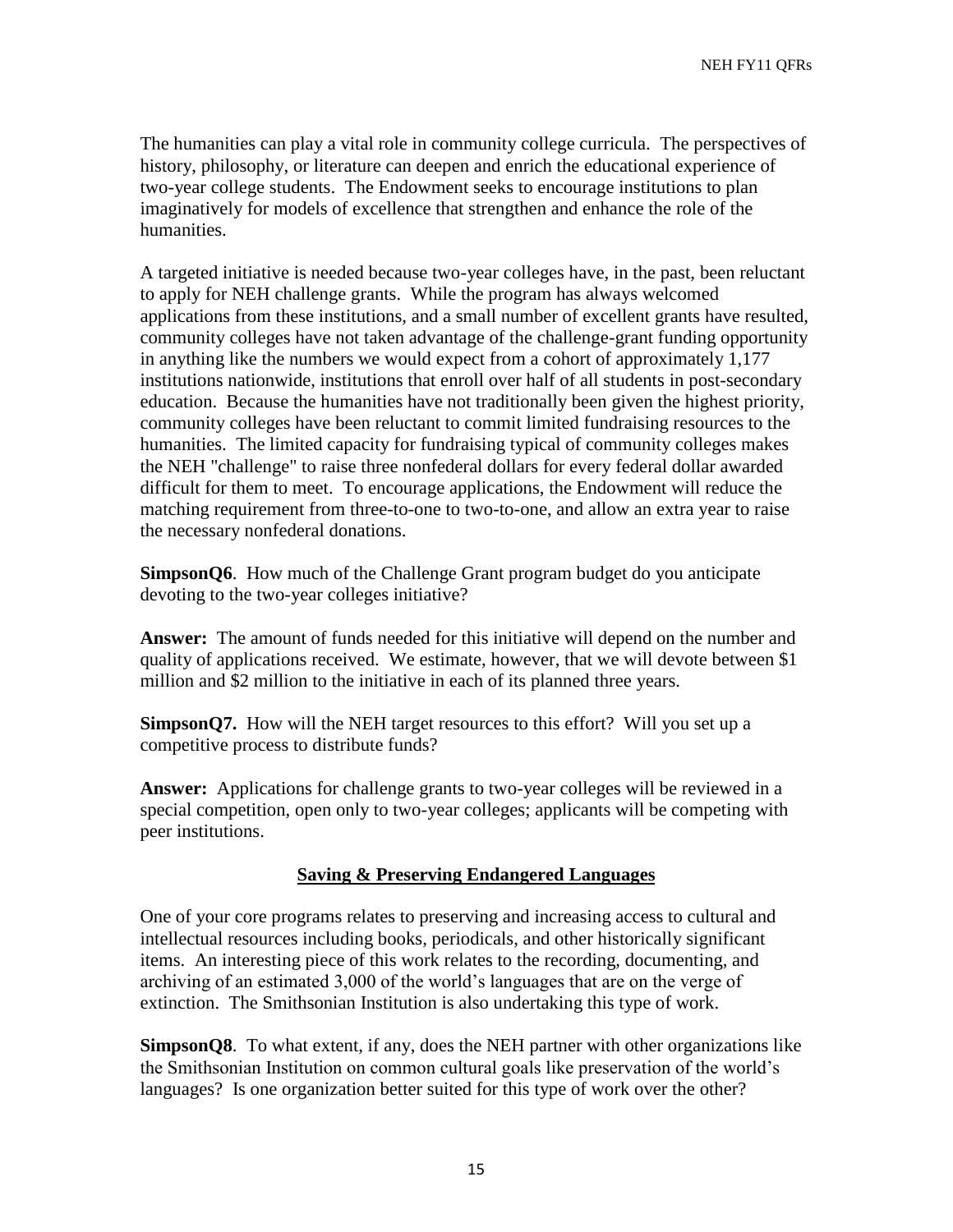NEH FY11 QFRs

**Answer**: In recent years, NEH efforts have benefited from the support of many partners within the federal government and throughout the private sector. Collaborations with its partners have contributed greatly to the success of many of NEH's programs—including Documenting Endangered Languages, the National Digital Newspaper Program, and Digital Humanities programs, as well as special initiatives and emphases such as Picturing America, *We the People*, and the EDSITEment website.

NEH enters into partnerships that can best utilize the particular resources and capacities of each partner to reach goals consistent with each partner's mission and interests. The Documenting Endangered Languages initiative, for example, was launched by NEH and the National Science Foundation in 2005, with the Smithsonian Institution's National Museum of Natural History participating as a research host, but providing no additional funding. NEH funds support fellowships and a limited number of collaborative projects that seek to enhance and deepen our knowledge of these languages. NSF awards larger institutional grants. Together, the National Endowment for the Humanities and the National Science Foundation have granted \$23 million for projects to document 156 languages in 38 countries, including the United States.

In 2004, NEH and the Library of Congress signed a memorandum of understanding establishing a partnership to create the National Digital Newspaper Program Under the terms of this partnership, over a period of approximately 20 years, the Endowment will provide grants to an institution or organization in each state and territory to digitize titles published between 1836 and 1922 and to prepare fully searchable files that the Library of Congress would then permanently maintain on the World Wide Web. Selected pages, along with title essays and a directory of papers published in the United States from 1690 to the present, are now publicly accessible on-line through the Library's "Chronicling America" resource.

NEH is also cooperating with the NSF, the Higher Education Funding Council for England acting through the Joint Information Systems Committee, and the Canadian Social Sciences and Humanities Research Council is supporting a joint grant program designed to promote the development and deployment of innovative research techniques in large-scale data analysis; to foster interdisciplinary collaboration among scholars in the humanities, social sciences, computer sciences, information sciences, and other fields, around questions of text and data analysis; to promote international collaboration; and to work with data repositories that hold large digital collections to ensure efficient access to these materials for research.

An interagency agreement with the Bureau of Education and Cultural Affairs at the State Department is making the NEH's Picturing America project accessible around the world through U.S. Overseas Missions. NEH has made available eight hundred sets of the Picturing America images, and translation of the Teachers Resource Book into four languages is now in progress. The translations will be posted on the NEH Picturing America Web site. Other recent NEH partners in the federal government include the Japan-United States Friendship Commission, the President's Committee on the Arts and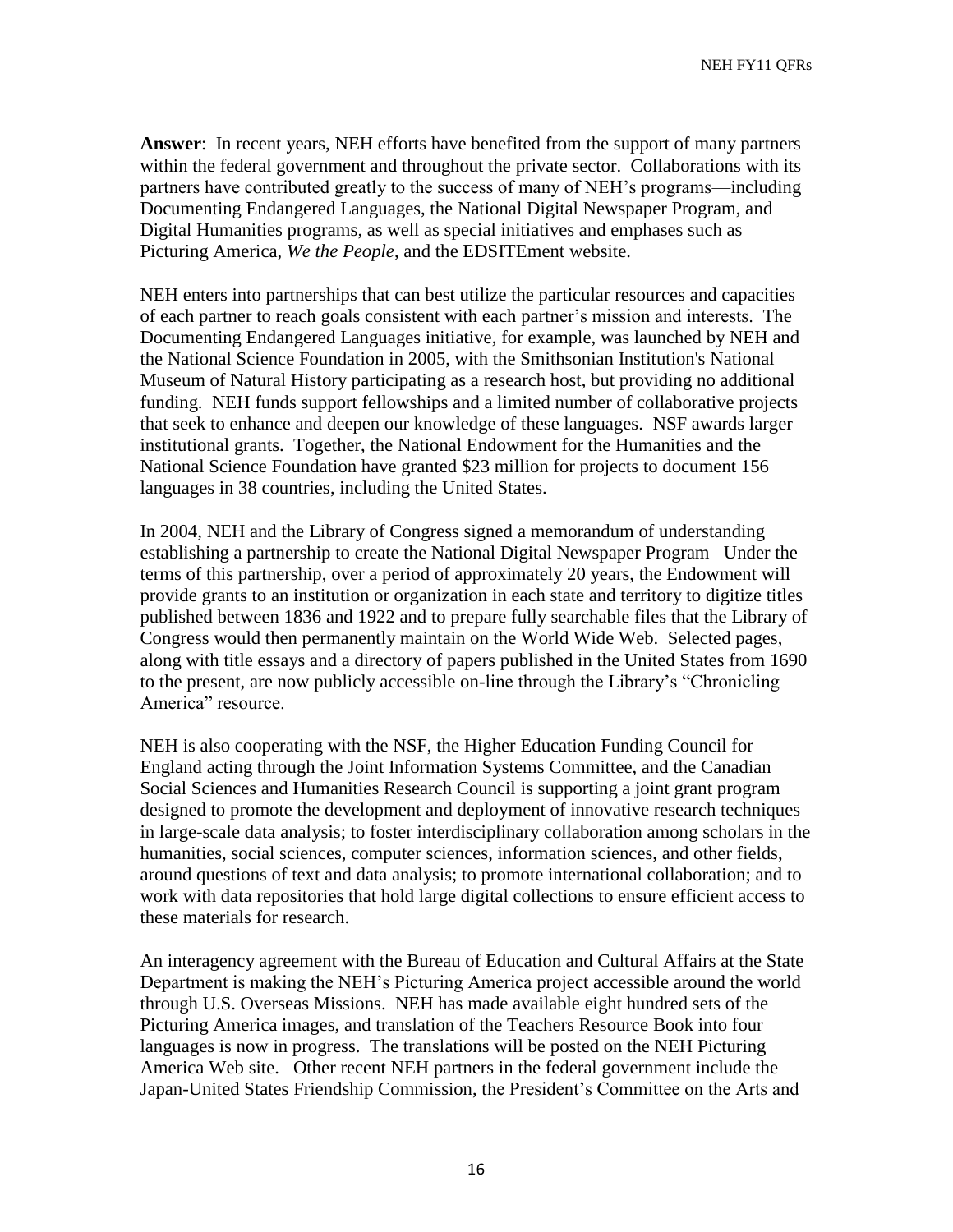the Humanities, the National Park Service, the U.S. Department of Health and Human Services Office of Head Start, and the White House Preserve America Initiative.

NEH also recently awarded a grant to the Foundation of the American Institute for Conservation of Historic and Artistic Works (FAIC), a national membership organization that supports professionals who preserve cultural heritage, to coordinate the salvage and recovery of art and cultural artifacts that were impacted by the recent natural disasters in Haiti. FAIC will be working with the National Archives, the Smithsonian Institution, and other federal agencies to send teams of preservation professionals trained in disaster response to Haiti to help recover damaged collections and carry out conservation treatments, as necessary.

# **Lifelong Learning in the Humanities**

Another important facet of your work relates to providing Americans with opportunities to engage in lifelong learning in the humanities. The NEH does this through a variety of humanities programs reaching diverse audiences both large and small. Your budget request mentioned one such effort relating to the development of projects for public audiences in anticipation of the sesquicentennial of the Civil War which will be observed between 2011 and 2015.

**SimpsonQ9.** Can you describe the type of activities or programs that you are developing to mark this critical moment in our country's history?

**Answer:** NEH has been a participant in the key networks of Civil War Sesquicentennial planners, staying abreast of plans in the various states. In recent years, we have also invited proposals for projects that promise to enrich the commemoration intellectually and as a nationwide experience. Notable funded projects include:

- planning initiatives for public programs in Maryland, Missouri, Ohio, Pennsylvania, and Vermont;
- professional development programs for teachers on the abolitionist movement and the sectional battles leading up to the Civil War;
- a comprehensive electronic edition of Walt Whitman's Civil War writings;
- a national touring panel exhibition on Lincoln, the Constitution, and the Civil War;
- a New York Historical Society exhibition on Lincoln in New York; and
- planning for a one-hour television film on "Remembering the Civil War."

Also, a special award of \$950,000 to the Virginia Sesquicentennial of the American Civil War Commission is supporting a traveling exhibition, a mobile gallery, a panel exhibition, a permanent online web exhibition, and educational and public programs related to the observance: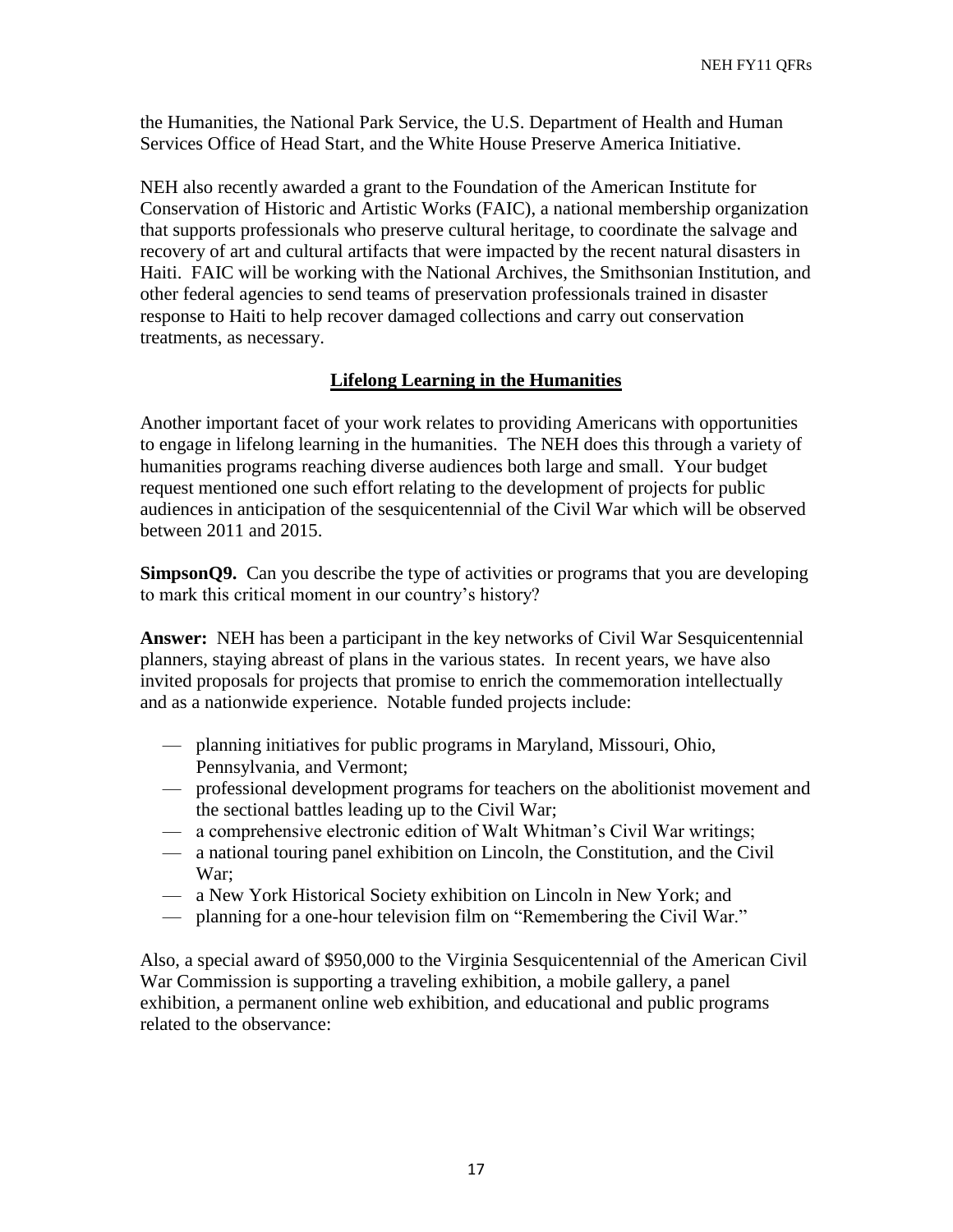- "An American Turning Point: The Civil War in Virginia" illuminates the central role played by Virginia in the military and social revolution that framed the way Americans today approach the issues of freedom, liberty, patriotism, and nation.
- Two smaller versions of this exhibit will circulate beyond the state's boundaries and around the nation.

Since 1980, NEH has invested more than \$40 million in projects related to the Civil War. These funds have supported historical research; the preservation of documents and artifacts; programs to enhance the content knowledge of teachers; and a wide array of opportunities for lifelong learning in libraries, museums, historic sites, and on television. When *The Civil War* television series, created by documentary film maker Ken Burns, was first broadcast on PBS over five consecutive nights in 1990, nearly 40 million people tuned in, making it the most watched program ever to air on PBS. NEH invested more than \$1.3 million to produce the series, which stimulated sales of books about the Civil War and increased visitation to Civil War battlefields.

**SimpsonQ10.** Do you plan to collaborate with the National Park Service who oversee many of the historic Civil War battlefields and manage Ford's Theatre where President Lincoln was shot and Petersen House across the street where he later died?

**Answer:** The Endowment has had productive discussions with the National Park Service regarding ways the two agencies can collaborate to ensure that the Civil War Sesquicentennial addresses issues that are pertinent to all regions of the country, regardless of whether or not they have battlefields. Areas of cooperation related to the Civil War include fostering partnerships between NPS and the state humanities councils, conducting a special National Parks Service session at the annual meeting of the Federation of State Humanities Councils, and increased cooperation between NPS and NEH in delivering online resources for teachers.

# **"We the People" Program**

The "We the People" program was established in 2004 and has been a cornerstone of the Endowment's work for many years. This program is centered upon the teaching, study, and understanding of American history and culture. Much of this work is done through the state humanities councils, school teachers, and other educational outlets. Until now, the funding for this program has remained relatively stable. Based on your budget request for next year, however, it appears that much of the money saved by reducing the program by \$3 million (from \$14.5 million to \$11.5 million) would be used to establish the new "Bridging Cultures" initiative.

**SimpsonQ11.** Given the popularity of the "We the People" program and its success in educating citizens about our own history and culture, do you believe it wise or prudent to divert funding from it to establish the "Bridging Cultures" initiative?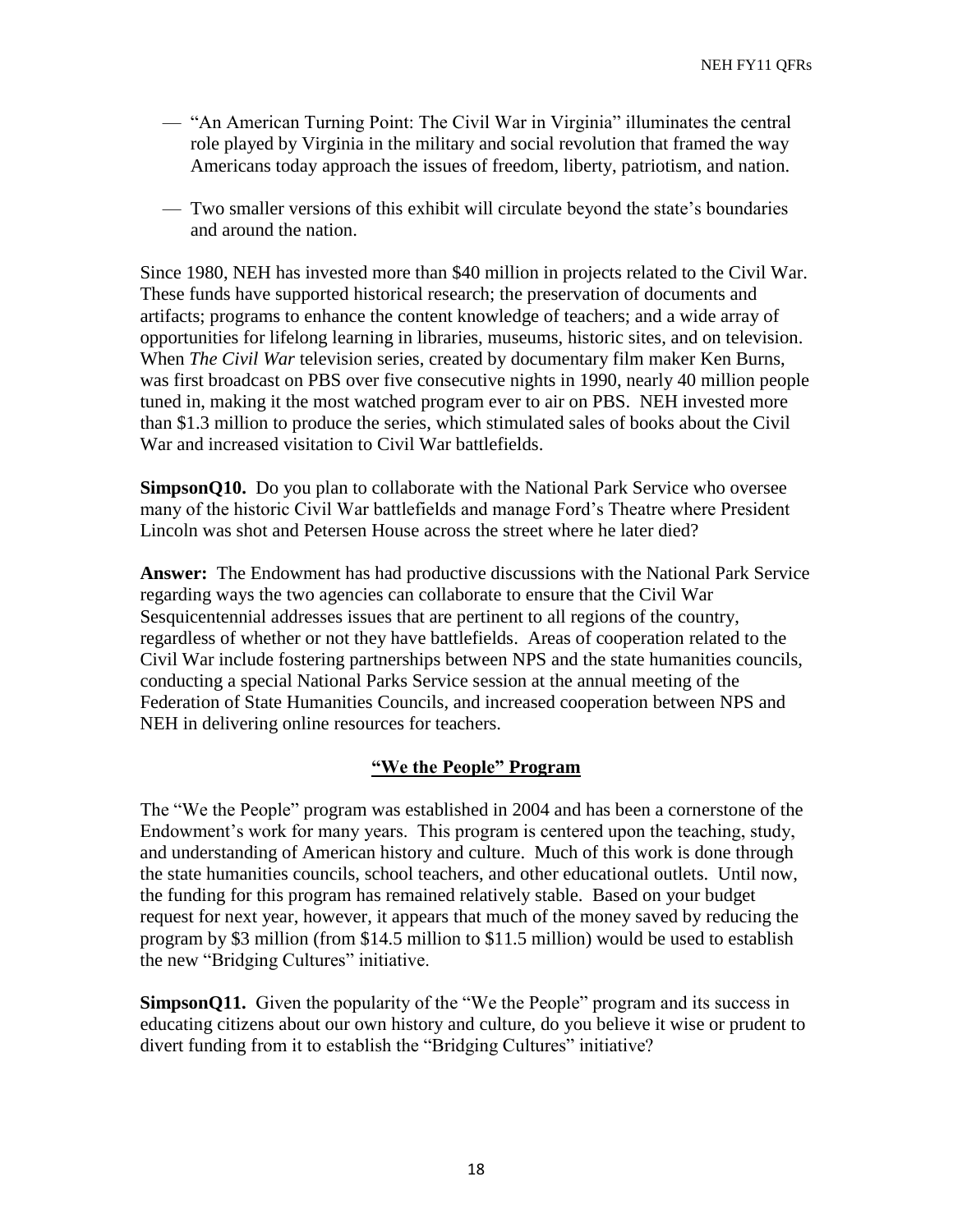**Answer:** *We the People* has been a very successful rubric for NEH, but it must be understood that it is a rubric. That is to say, in many regards, some of the humanities projects that have been supported under *We the People* also can be supported within the agency's new *Bridging Cultures* initiative. This is especially true of our interest in projects that will help Americans better understand their rich and varied heritage. So, to a certain extent, we see *Bridging Cultures* as a continuation and enhancement of the work NEH has supported under the *We the People* banner the last several years.

Having said that, we think it is necessary for the agency to establish priorities and to provide leadership. For FY 2011, therefore, we have proposed to allocate funds among our various grant programs and initiatives where we think they can do the most good. The Endowment remains committed to making a significant number of awards for projects that involve American history and culture.

We would also note that at the agency's FY 2011 request level, NEH will still provide viable support for the main components of *We the People*, including the *We the People* projects of the state humanities councils, the National Digital Newspapers Program, Landmarks of American History workshops for school teachers and community college teachers, and *We the People* Bookshelf awards to libraries.

# **Questions for the Record from Mr. Price**

National security, as well as globalization and our increasing cultural diversity in the U.S., require us to strengthen our cultural competency and knowledge of the humanities, including languages, histories, religions, and cultures of other peoples and traditions.

The lack of support of graduate education, which is now exacerbated by the economy, is threatening future generations of researchers and scholars, particularly in the humanities. However, while other federal agencies, including NIH, NSF, DOE are coming out with new programs to support students, NEH is currently the only federal agency supporting academic research and scholarship that does not also support graduate education. As the largest federal funder of the humanities, NEH is uniquely positioned to facilitate valuable research collaborations among graduate students and faculty in the humanities. Increased federal attention and support for humanities graduate education would help to attract and retain talented individuals who will contribute to a culturally competent workforce.

**PriceQ1:** I understand that the NEH recently decided to allow graduate students to be eligible for summer seminars, and I applaud that decision.What more can NEH do to support graduate education and research in the humanities?

**Answer:** While NEH has not traditionally provided fellowships or other forms of direct support to graduate students, the agency recognizes the need to encourage and provide opportunities for graduate students to enhance their humanities education. As noted in Congressman Price's question, the Endowment has recently revised the eligibility criteria for two of its important professional development programs—Summer Seminars and Institutes and Landmarks of American History and Culture—to create opportunities for